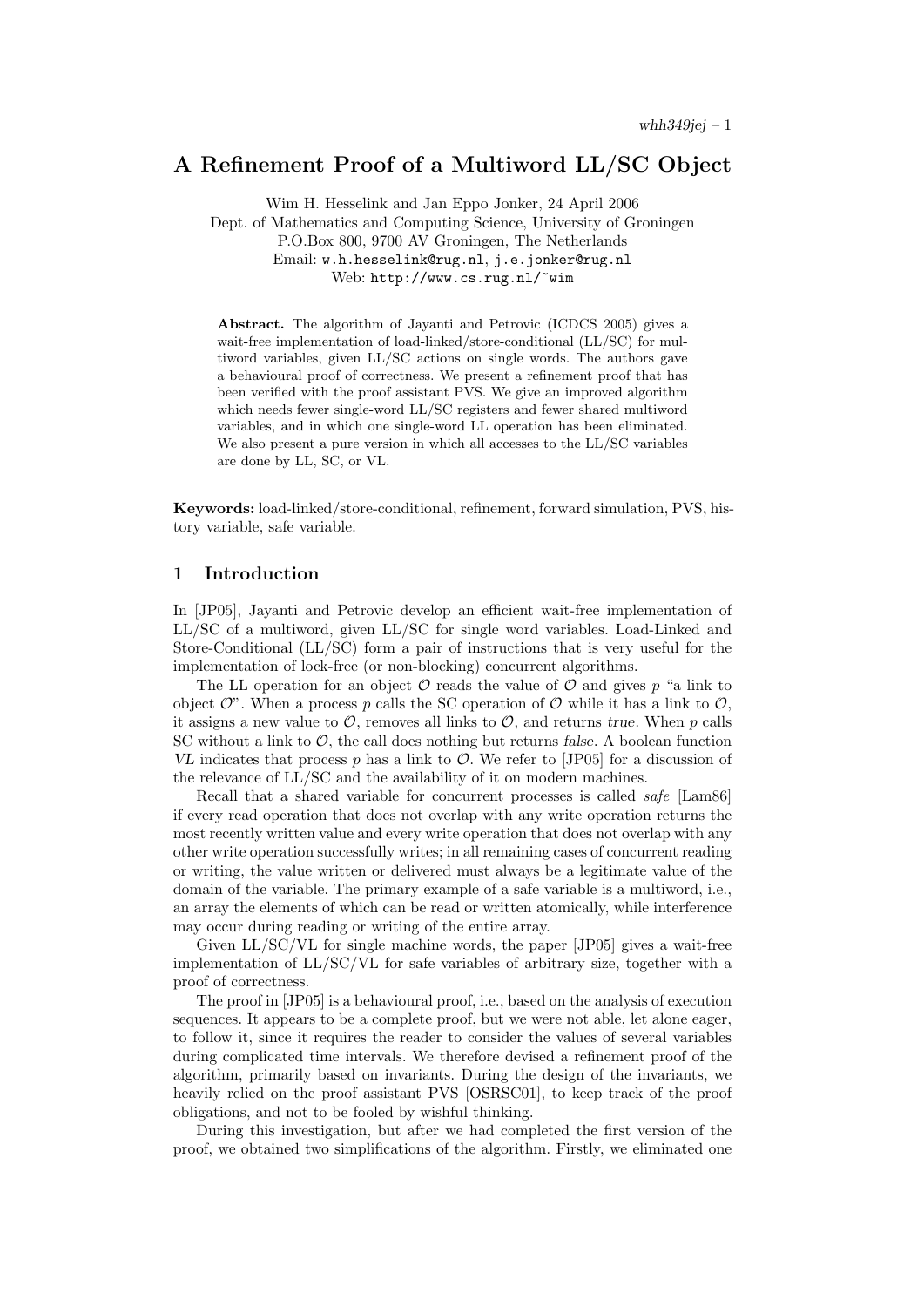of the implementing LL operations. Secondly, if the word length is big enough, we reduced the space complexity of the algorithm by a factor 2/3. Fortunately, after minor modification, our proof also proved the simplification. In this note, we thus present the simplified algorithm with a refinement proof that has been verified with PVS.

If  $N$  is the number of processes, our version of the algorithm needs a word length K with  $N(N+1)(2N+1) \leq 2^K$  and it requires  $2N+2$  single-word LL/SC registers and a shared array of  $2N + 1$  safe variables. The version of [JP05] needs  $6N^2 \leq 2^K$ and requires  $3N + 1$  single-word LL/SC registers and a shared array of  $3N$  safe variables. We present the proof in such a way that it applies to both versions of the algorithm.

The practical relevance of the algorithm and its improvement is limited. The fact that it is wait-free rather than lock-free is nice, but must not be over-estimated since the wait-freedom is lost in most applications of the higher-level LL/SC operations. If one needs more than one LL/SC variable of the higher level, one must realize that there are cheaper and more powerful implementations of arrays of lock-free (non-blocking) multiword variables [DHLM04,GH04]. For example, [GH04] gives a lock-free implementation of atomic actions on K multiword variables by means of  $N + K$  safe variables and K single word LL/SC variables.

Nevertheless, the algorithm and its proof show a kind of buffer management that is interesting in itself and may have important other applications.

Overview. In Section 2 we present our improved version of the algorithm of [JP05]. In Section 3 we give two specifications of LL/SC, one to be used for the single-word version, and the other for the multiword version. In Section 4, we reformulate the code for the ease of formal manipulation. In Section 5, we provide an overview of the proof and a description of the role of the proof assistant PVS in it.

In Section 6, we establish the main uniqueness invariants needed to preclude interference. In Section 7, we derive invariants about the values transferred and the delay of the processes. In Section 8, we determine the synchronization point of the multiword LL operation, and prove the related invariants. Section 9 contains the forward simulation from the reformulated algorithm to the second specification of LL/SC.

In Section 10, we treat a pure variation of the algorithm in which all atomic accesses are performed with LL, SC, and VL. In Section 11, we draw our mixed conclusions.

## 2 The Revised Algorithm of Jayanti and Petrovic

We first present our version of the algorithm in such way that it can easily be compared with [JP05]. We use the convention that shared variables are in typewriter font and that private variables are slanted. Outside of the code of process  $p$ , we write  $v.p$  to denote the value of the private variable v of p. We use type Item for the type of the safe variables or multiwords, and give the processes persistent private variables

> val, arg : Item , result : Bool .

The value read by LL will be stored in val. The variable arg holds the value to be stored for SC. The boolean result of SC and VL will be kept in result.

Recall that N is the number of processes. Let M be any number with  $M > N$ . The cheapest choice is  $M = N+1$ , but by allowing  $M > N$  we can get a simultaneous proof of the original version of [JP05]. The algorithm uses the following three ranges:

 $Process = 0 \dots N-1$ ,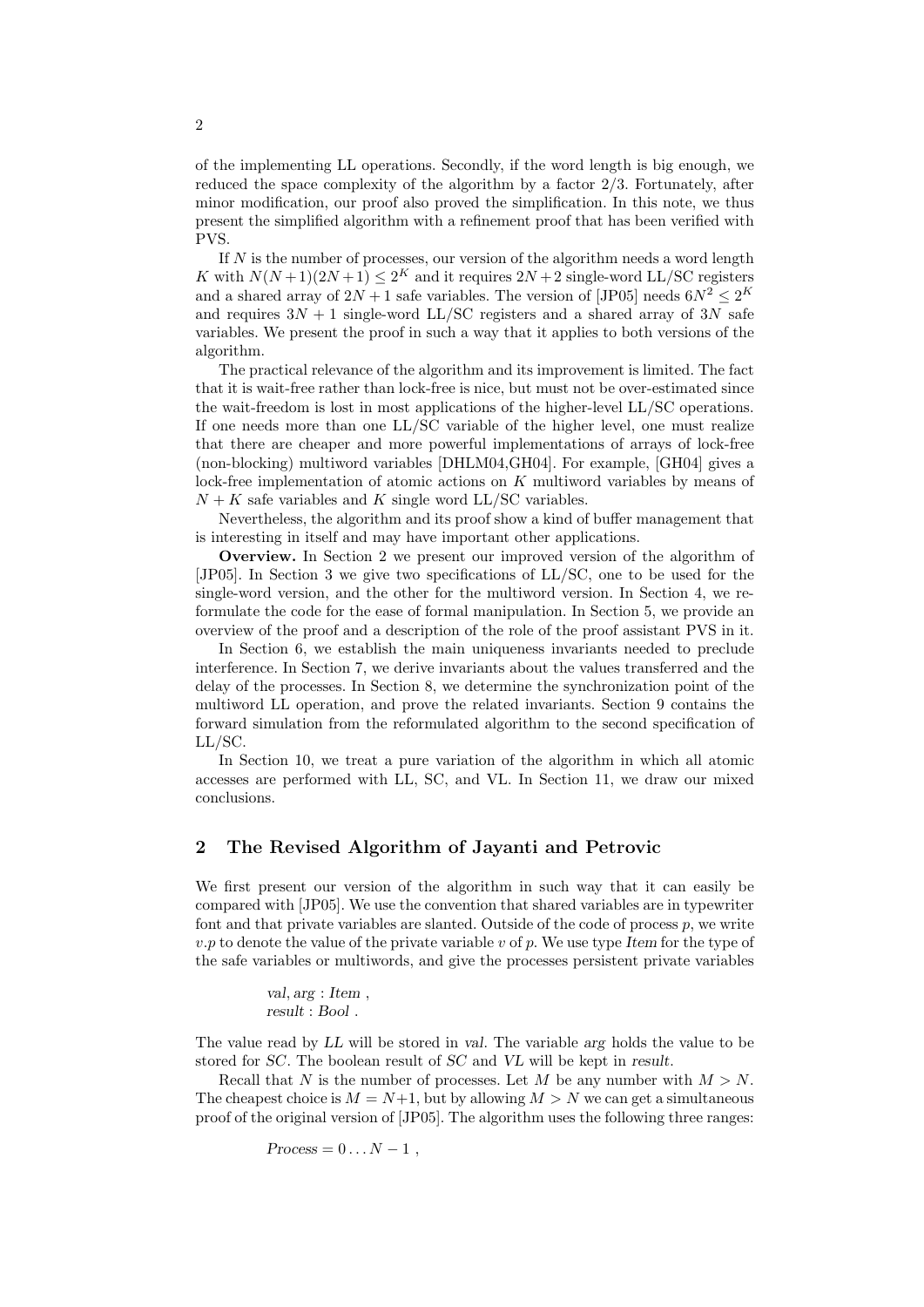Number = 
$$
0...M-1
$$
,  
Index =  $0...M+N-1$ .

The algorithm uses the shared variables

 $xx : Index \times Number \times Process$ . buf : array Index of Item , bank : array Number of Index , help : array Process of Bit  $\times$  Index.

The algorithm is based on LL/SC of the single words xx and  $\text{bank}[k]$  and  $\text{help}[p]$ . To explain the algorithm, we split xx into its components and introduce the shared variables

$$
\texttt{xind}: Index , \texttt{xnr}: Number , \texttt{xhpr}: Process ,
$$

with the convention that xind, xnr, xhpr are always the three components of xx. The processes have the private persistent variables:

> ind, mybuf : Index , nr : Number , hpr : Process.

The first idea is that buf[xind] always holds the current value of the object. The tuple  $(\text{ind}, \text{nr}, \text{hpr})$  serves as a private copy of xx. The index mybuf is a private candidate for the new value of xind after a successful SC operation.

Since delayed processes may use obsolete values of xind, the value of xind is not discarded after usage but stored in bank[xnr] (in line 33 below). The bank thus serves to protect recent history so that delayed processes are served correctly, though possibly with outdated results.

Array help is used to ensure that only recent history needs to be protected. A storing process, say  $p$ , helps (in line 35 below) process hpr.p if that process is delayed in reading, by providing it with a pointer to a correct but outdated item.

These three ideas are due to [JP05]. Our main contribution to the design is to undo the decision of [JP05] that  $M = 2N$  and  $hpr = nr$  mod N.

The initial values are  $xx = (0, 0, 0)$ ,  $buf[0] = item0$ , the initial value of the multiword, bank $[k] = k$  for all numbers k and mybuf  $p = M + p$  and ind  $p = nr$ .  $hpr.p = fst(help[p]) = 0$  for all processes p.

We now present the algorithm, with the names LLmul, SCmul and VLmul for the three implemented procedures on a multiword. We use fst and snd to get the first and second component of a pair. In comparison with [JP05], we shift the numbers of the locations by 10 or 20 to make them easier to recognize.

|     | <b>proc</b> $LLmul(p)$                            |
|-----|---------------------------------------------------|
| 11: | $\mathtt{help}[p] := (1, mybuf)$                  |
| 12: | $(ind, nr, hpr) := LL(xx)$                        |
| 13: | $val := \text{buf}[ind]$                          |
| 14: | $(a,b) := LL(\text{help}[p])$ ; if $a = 0$ then   |
| 15: | $(ind, nr, hpr) := LL(xx)$                        |
| 16: | $val := \text{buf}[ind]$                          |
| 17: | if $\neg \text{VL}(\text{xx})$ then               |
| 18: | $val := \text{buf}[b]$ end                        |
| 19: | else $SC(help[p], (0, b))$ end                    |
| 20: | $mybuf := \text{snd}(\texttt{help}[p])$           |
| 21: | $\text{buf}[mybuf] := (\text{safe}) \text{ val}.$ |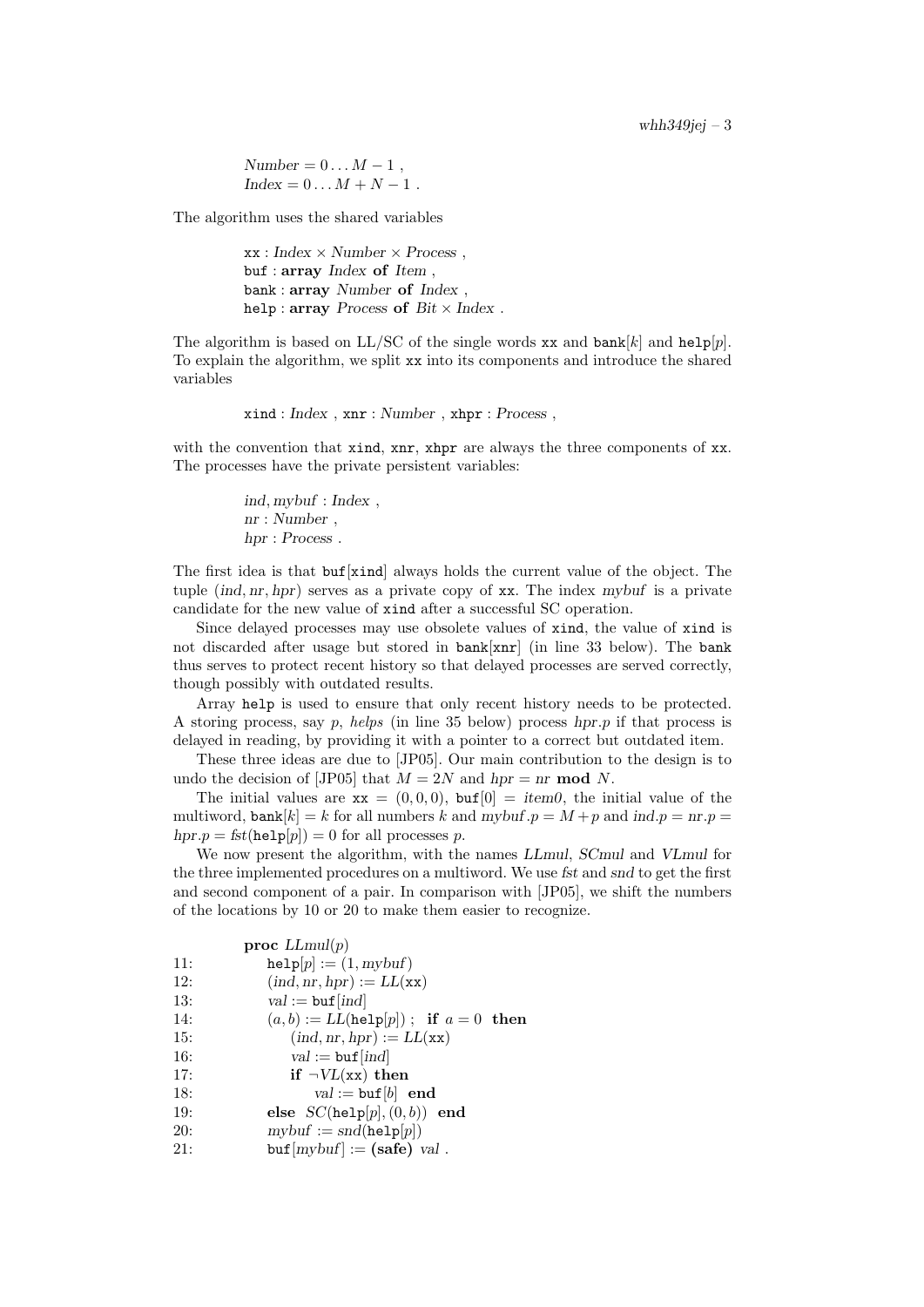The lines 21 and 37 below contain nonatomic assignments to safe variables. This is indicated by the keyword (safe). Reading from a safe variable, as in 13, 16, 18, can be regarded as atomic, but may yield an arbitrary value when there is an interleaved write action on this variable.

|     | <b>proc</b> $SCmul(p)$                                                      |
|-----|-----------------------------------------------------------------------------|
| 32: | if $LL(bank[nr]) \neq ind \wedge VL(xx)$ then                               |
| 33: | $SC(bank[nr], ind)$ end                                                     |
| 34: | $(a, d) := LL(\text{help}[hpr])$ ; if $a = 1 \wedge VL(xx)$ then            |
| 35: | if $SC(help[hpr], (0, mybuf))$ then                                         |
| 36: | $mybuf := d$ end end                                                        |
| 37: | $\text{buf}[mybuf] := (\text{safe}) \text{ arg}$                            |
| 38: | $e := \text{bank}[(nr + 1) \text{ mod } M]$                                 |
| 39: | if $SC(xx, (mybuf, (nr + 1) \text{ mod } M, (hpr + 1) \text{ mod } N)$ then |
| 40: | $mybuf := e$                                                                |
| 41: | $result := true$                                                            |
| 42: | else $result := false$ end.                                                 |
|     | <b>proc</b> $VLmul(p)$                                                      |

45: 
$$
\text{PIOC V.} \quad \text{PIII.} \quad \text{PIII.} \quad \text{PIII.} \quad \text{PIII.} \quad \text{PIII.} \quad \text{PIII.} \quad \text{PIII.} \quad \text{PIII.} \quad \text{PIII.} \quad \text{PIII.} \quad \text{PIII.} \quad \text{PIII.} \quad \text{PIII.} \quad \text{PIII.} \quad \text{PIII.} \quad \text{PIII.} \quad \text{PIII.} \quad \text{PIII.} \quad \text{PIII.} \quad \text{PIII.} \quad \text{PIII.} \quad \text{PIII.} \quad \text{PIII.} \quad \text{PIII.} \quad \text{PIII.} \quad \text{PIII.} \quad \text{PIII.} \quad \text{PIII.} \quad \text{PIII.} \quad \text{PIII.} \quad \text{PIII.} \quad \text{PIII.} \quad \text{PIII.} \quad \text{PIII.} \quad \text{PIII.} \quad \text{PIII.} \quad \text{PIII.} \quad \text{PIII.} \quad \text{PIII.} \quad \text{PIII.} \quad \text{PIII.} \quad \text{PIII.} \quad \text{PIII.} \quad \text{PIII.} \quad \text{PIII.} \quad \text{PIII.} \quad \text{PIII.} \quad \text{PIII.} \quad \text{PIII.} \quad \text{PIII.} \quad \text{PIII.} \quad \text{PIII.} \quad \text{PIII.} \quad \text{PIII.} \quad \text{PIII.} \quad \text{PIII.} \quad \text{PIII.} \quad \text{PIII.} \quad \text{PIII.} \quad \text{PIII.} \quad \text{PIII.} \quad \text{PIII.} \quad \text{PIII.} \quad \text{PIII.} \quad \text{PIII.} \quad \text{PIII.} \quad \text{PIII.} \quad \text{PIII.} \quad \text{PIII.} \quad \text{PIII.} \quad \text{PIII.} \quad \text{PIII.} \quad \text{PIII.} \quad \text{PIII.} \quad \text{PIII.} \quad \text{PIII.} \quad \text{PIII.} \quad \text{PIII.} \quad \text{PIII.} \quad \text{PIII.} \quad \text{PIII.} \quad \text{PIII.} \quad \text{PIII.} \
$$

Since the current value of the object is kept in  $\text{buf}[\text{xind}]$ , the store action of  $SCmul(p)$ , if it occurs, is split over the lines 37 and 39. The decision to store depends on whether  $p$  still has a link to  $xx$ . Reading the current value also requires two actions. In  $LLmul(p)$ , process p tries to read the current value in 12 and 13. In line 14, it tests whether in the mean time some other process  $q$  has executed line 35 with  $hpr.q = p$ . If so, p tries again to read the value in the lines 15 and 16. If the indirection read in 15 is obsolete when  $p$  evaluates the guard of 17, process  $p$  reads the value reserved for it by process  $q$  in 35. Indeed, if a process  $q$  executes line 35, it provides process hpr.q a pointer to a value of the object that  $q$  has stored in line 21.

Since, in line 18, delayed readers may be reading  $\text{buf}[b]$  for obsolete indices b, a number of obsolete indices are protected in array bank. This array is used as a circular buffer. Obsolete indices that need no protection anymore, are recycled in line 38.

In view of the test  $VL(xx)$  in 34, a process p helps another process only when executing SCmul with a link to  $xx$ . The process it helps has number hpr.p, a copy of  $x$ hpr. Since all processes deserve help,  $x$ hpr is incremented modulo N for each fresh value of  $xx$  in line 39. It follows that, if a process  $p$  remains long enough in the stretch from 12 to 14, some other process will help it and reset the first bit of help[p]. This implies that not more than  $N + 1$  indices have to be protected in bank. It is therefore enough to take  $M > N$ . This concludes a rough description of the algorithm. The proof below of course provides many additional details.

We next discuss the grain of atomicity, which is indicated by the line labels. Apart from the assignments to safe variables, all labelled statements are atomic. In Section 4, we also model the assignments to safe variables by atomic commands.

For the ease of proving, it is advantageous to have the atomic commands as big as possible, since this makes the underlying transition system smaller. On the other hand, the straightforward implementation of a command that contains more than one reference to a simple shared variable is not atomic [OG76]. We therefore need to justify the atomicity of the commands 32 and 34, which refer to two shared variables (xx and either  $bank[nr]$  or  $help[hpr]$ ).

In both cases, it concerns the test of a conjunction. It is supposed that the lefthand conjunct is evaluated before the righthand conjunct. If either conjunct evaluates to false, the conjunction is false at that moment. If both conjuncts evaluate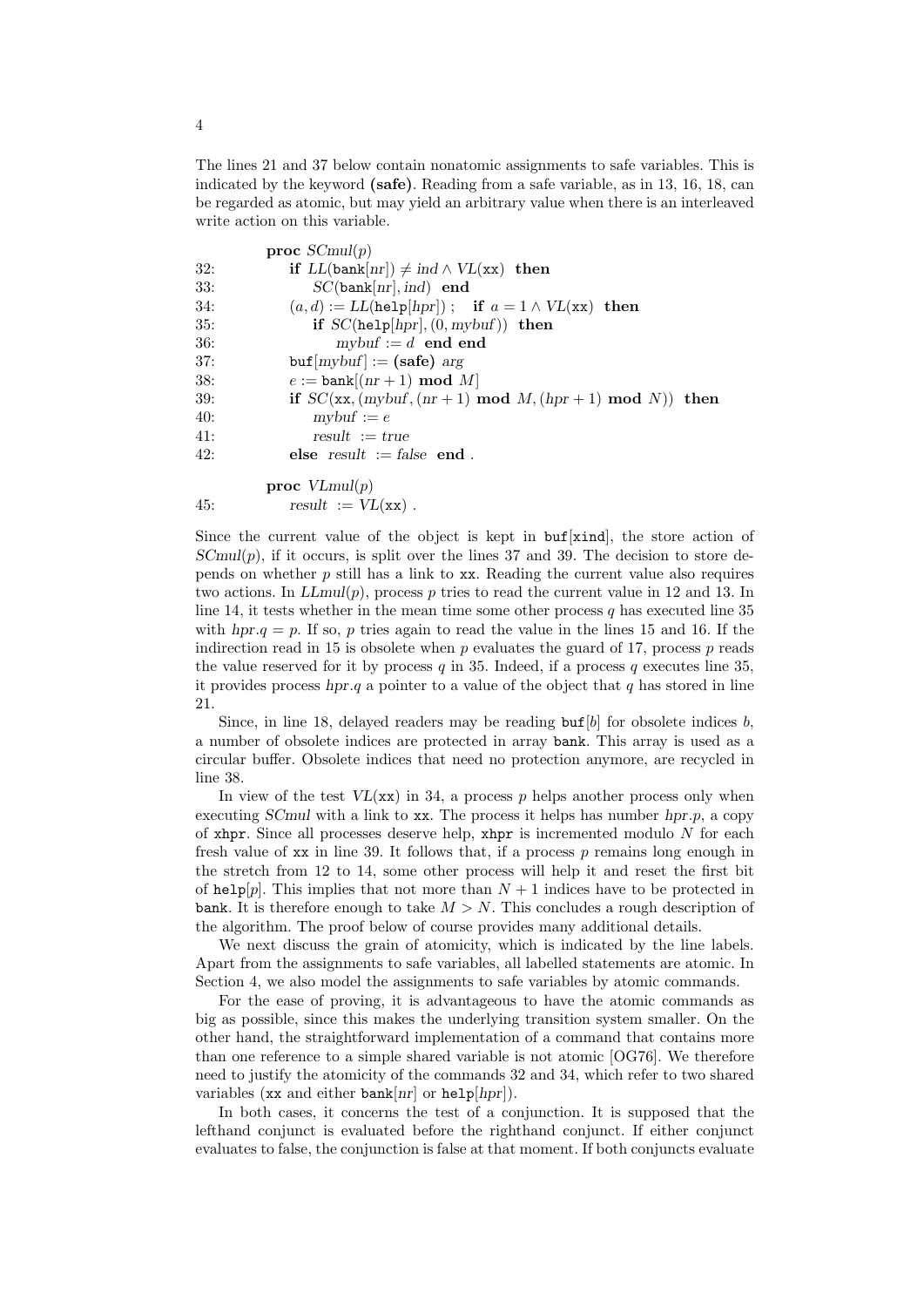to true, the conjunction was true when the lefthand conjunct was evaluated. Indeed, once  $VL(xx)$  is false, it remains false until the process itself calls  $LL(xx)$ .

A next point of doubt in the above code could be the atomic assignment to the LL/SC variable help $[p]$  in line 11. If a machine architecture offers LL/SC/VL on some variables, it need not also offer atomic assignments to them. In such a case, line 11 can be replaced by

| 10: | $LL(\mathtt{help}[p])$ ; |
|-----|--------------------------|
|-----|--------------------------|

11:  $SC(help[p], (1, mybuf))$ ;

Here the assignment is split into two atomic commands and the results of LL and SC are ignored. Also, note that the LL/SC variables help[p] and bank[k] are read atomically in the lines 20 and 38. If necessary, this can be implemented with LL. In this way, one obtains a pure LL/SC algorithm in which the variables  $xx$ , help[p], and  $\text{bank}[k]$  are accessed only via LL, VL, or SC. The correctness of this pure alternative is shown below in Section 10.

The differences with [JP05] are as follows. Firstly, in [JP05], line 19 is preceded by a separate LL operation, but this is unnecessary. The more important difference is that [JP05] takes  $M = 2N$  and does not have the variables xhp and hpr. This is possible since our version then has the invariants  $x$ hpr = xnr mod N and hpr.q =  $nr,q \mod N$ . This makes the word xx smaller, but makes array bank longer than when one takes  $M = N + 1$ .

## 3 Specification of LL/SC

In order to prove the correctness of the algorithm presented, we need a formal specification of LL/SC. We also need this for the occurrences of single-word LL/SC in the implementation. The simplest specification [GH04] of LL/SC for a given shared variable it of type  $T$  attaches to it a set of processes it Set, which contains the processes that have loaded the value of it since the latest successful SC operation. So, initially, it = item0 and itSet is empty. The three procedures are specified by

proc  $LL(p)$ 11:  $val := it$ ; itSet := itSet  $\cup \{p\}$ 

proc  $SC(p)$ 32: if  $p \in \text{itSet}$  then it := arg; itSet :=  $\emptyset$ ; result := true else  $result := false$  end

proc  $VL(p)$ 45:  $result := (p \in \text{itSet})$ 

Here, val and arg are private variables of process  $p$  of type  $T$  and result is a private boolean variable of p. As indicated by the labels, all three procedures are regarded as atomic. Let us call this the simple specification LSV.

For the proof of the algorithm of [JP05] we need a more elaborate specification ELSV that makes the history of the variable it explicit in a shared function hist :  $\mathbb{N} \to T$  with a shared variable top : N such that hist(top) is the current value of it. Variable top is incremented by every successful SC operation. Private variables start and ll serve to record the value of top at the moment that LL is called and is executed, respectively.

|     | proc $LLe(p)$                                                    |
|-----|------------------------------------------------------------------|
| 11: | $start := top$                                                   |
| 12: | choose <i>ll</i> with $start \leq l \leq top$ ; $val := hist(l)$ |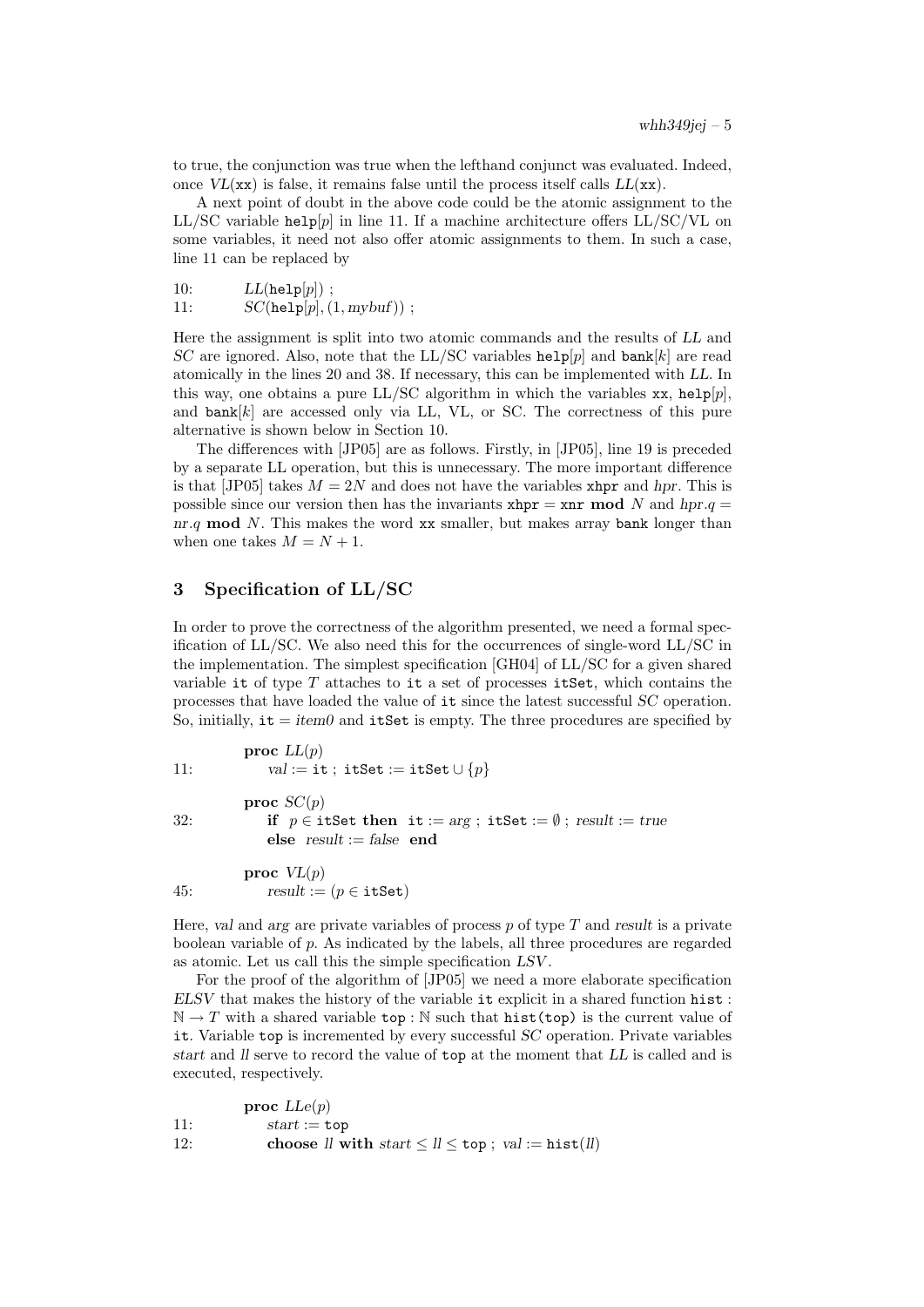132:

\nif 
$$
ll = \text{top}
$$
 then

\n132:

\n14:  $\text{top++}$ ;  $\text{hist}(\text{top}) := \text{arg}$ ;  $\text{result} := \text{true}$ 

\n15:  $\text{max} = \text{rank} \cdot \text{length} = \text{true}$ 

\n16:  $\text{max} = \text{rank} \cdot \text{length} = \text{true}$ 

\n17:  $\text{max} = \text{rank} \cdot \text{length} = \text{true}$ 

\n18:  $\text{max} = \text{rank} \cdot \text{length} = \text{true}$ 

\n19:  $\text{max} = \text{rank} \cdot \text{length} = \text{true}$ 

\n10:  $\text{max} = \text{rank} \cdot \text{length} = \text{true}$ 

\n11:  $\text{max} = \text{rank} \cdot \text{length} = \text{true}$ 

\n12:  $\text{max} = \text{rank} \cdot \text{length} = \text{true}$ 

\n13:  $\text{max} = \text{rank} \cdot \text{length} = \text{true}$ 

\n14:  $\text{max} = \text{rank} \cdot \text{length} = \text{true}$ 

\n15:  $\text{max} = \text{rank} \cdot \text{length} = \text{true}$ 

\n16:  $\text{max} = \text{rank} \cdot \text{length} = \text{true}$ 

\n17:  $\text{max} = \text{rank} \cdot \text{length} = \text{true}$ 

\n18:  $\text{max} = \text{rank} \cdot \text{length} = \text{true}$ 

\n19:  $\text{max} = \text{rank} \cdot \text{length} = \text{true}$ 

\n10:  $\text{max} = \text{rank} \cdot \text{length} = \text{true}$ 

\n11:  $\text{max} = \text{rank} \cdot \text{length} = \text{true}$ 

\n12:  $\text{max} = \text{rank} \cdot \text{length} = \text{true}$ 

\n13:  $\text{max} = \text{rank} \cdot \text{length} =$ 

45: 
$$
result := (ll = \text{top})
$$

In this case, SCe and VLe are atomic, while LLe consists of two atomic statements. Since VL must be false initially, we require that initially  $top > 0$  and  $ll p = 0$  for all p. Moreover, hist(top) = item0, the initial value of it.

It can be proved by extending the techniques of [Hes05] that the specifications LSV and ELSV are equivalent: each of them implements the other in the sense of [AL91]. They correspond via the equalities  $it = hist(top)$  and  $itSet = \{q | ll.q =$ top}. The main problem is to deal with the non-atomicity of LLe. We have to leave this as an exercise for the theoretically minded reader.

## 4 Reformulation of the Code

We now reformulate the code of Section 2 to recognize in it specification ELSV of Section 3. Specification LSV of Section 3 is used to decode the low level LL/SC operations on xx, bank[k] and help[q]. We introduce sets of processes xSet, baSet[k] and heSet[q] to play the roles of itSet for these variables, respectively.

With respect to the assignments to the safe variables in lines 21 and 37, there are two measure to take: we have to preclude write-write interferences and to model the read-write interferences. To preclude write-write interferences in 21 and 37, it suffices to prove the following invariant:

(Wq)  $pc.q > 20 \land pc.r > 20 \land mybuf.q = mybuf.r \Rightarrow q = r.$ 

This will be a consequence of the invariant (Iq0) to be proved in Section 6 below.

As for read-write interferences, recall that reading a safe shared variable while writing is in progress, may yield an arbitrary value of the correct type. We therefore model a labelled assignment  $\ell : x := (safe)E$  as a nondeterministic choice

 $\ell :$   $(x :=$  arbitrary; goto  $\ell$   $\left[ \begin{array}{cc} x := E \end{array} \right]$ .

Here, the first alternative leads to looping. We therefore postulate weak fairness, so that the first alternative is not chosen infinitely often. This pattern is used to reformulate commands 21 and 37 in the code below.

The main problem is to identify the value  $ll$  that determines the synchronization point of LL such that the values read by LLmul and LLe correspond. This problem is postponed to Section 8. We first need to derive a list of invariants.

To formulate these invariants conveniently, we split  $\text{help}[q]$  into the two components

> aux : array Process of Bool , hind : array Process of Index

with the convention that  $\text{aux}[q]$  and  $\text{hind}[q]$  are always the first and second components of  $\text{help}[q]$ . Here we identify the types Bit and Bool in the usual way with  $0 = \text{false}$  and  $1 = \text{true}$ . We also use the components xind, xnr, xhpr of xx, as introduced in Section 2. We introduce one private variable bb to hold the numbers b, d, e read in the lines 14, 34, 38, respectively.

We introduce a location 50 from which the procedures *LLmul, SCmul,* and VLmul can be called, to model that the procedures can be called by the processes in arbitrary order.

6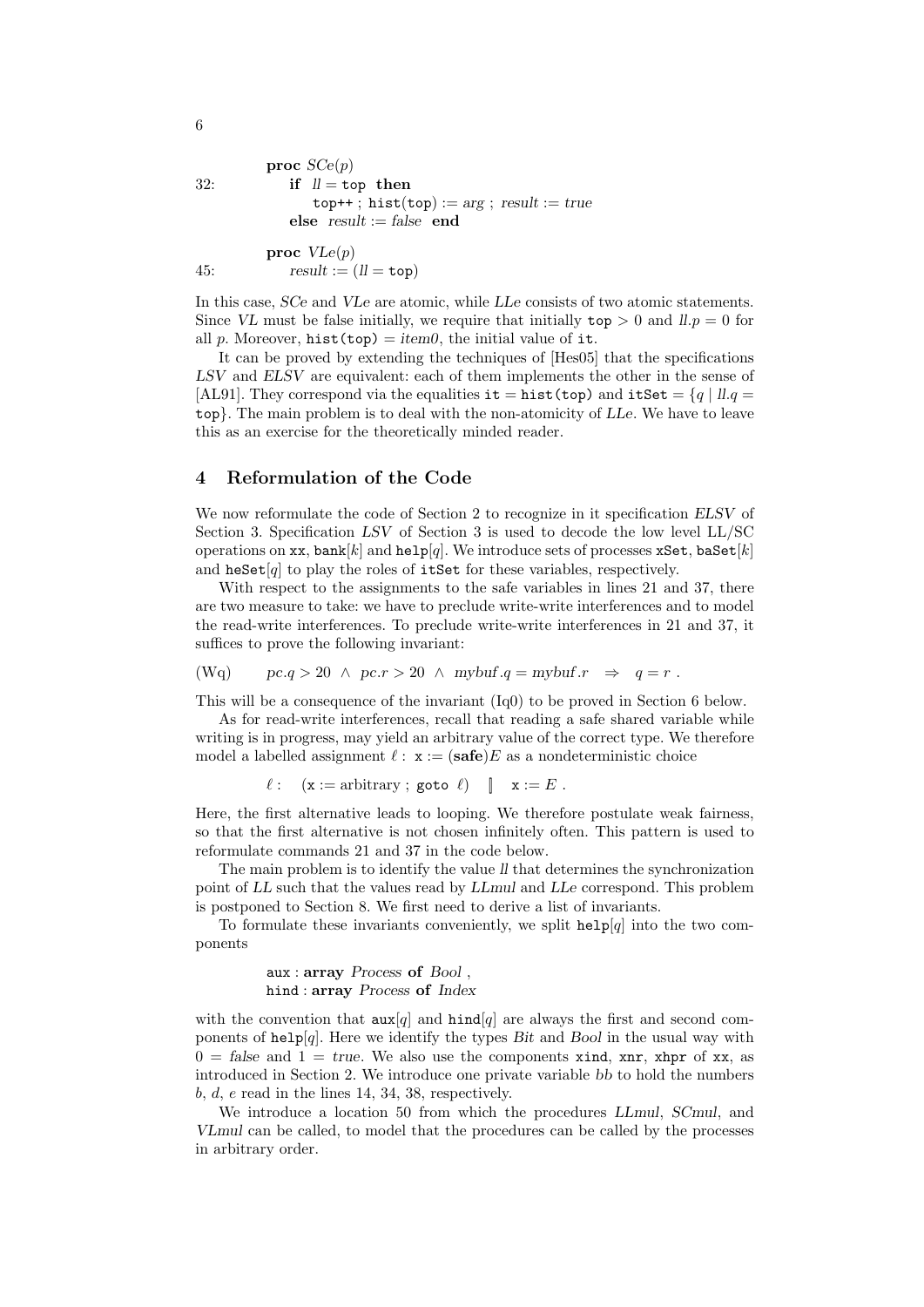calling $(p)$ 50: (goto 11 | goto 45 | choose  $\arg$ , goto 32).

The variables start, top, and hist of specification ELSV are treated as auxiliary variables [OG76] or history variables [AL91]. The actions on them are inserted at appropriate places. We provide all processes with history variables ptop to hold the value of top at the moment that the lines 12 and 15 are executed. In this way the code of Section 2 is transformed into:

|     | <b>proc</b> $LLmul(p)$                                                                                 |
|-----|--------------------------------------------------------------------------------------------------------|
| 11: | $start := \texttt{top}$ ; $aux[p] := true$ ; $hind[p] := mybuf$ ;                                      |
| 12: | $ind := xind$ ; $nr := xnr$ ; $hpr := xhpr$ ; $add(p, xSet)$ ; $ptop := top$ ;                         |
| 13: | $val := \text{buf}[ind]$ ;                                                                             |
| 14: | $bb := \text{hind}[p]$ ; $add(p, \text{height}[p])$ ; if $aux[p]$ then goto 19 end;                    |
| 15: | $ind := xind$ ; $nr := xnr$ ; $hpr := xhpr$ ; $add(p, xSet)$ ; $ptop := top$ ;                         |
| 16: | $val := \text{buf}[ind]$ ;                                                                             |
| 17: | if $p \in x$ Set then goto 20 end;                                                                     |
| 18: | $val := \text{buf}[bb]$ ; goto 20;                                                                     |
| 19: | if $p \in \text{heSet}[p]$ then                                                                        |
|     | $\text{aux}[p] := \text{false}$ ; $\text{hind}[p] := bb$ ; $\text{heSet}[p] := \emptyset$ end;         |
| 20: | $mybuf := \text{hind}[p]$ ;                                                                            |
| 21: | $[\text{buf}[mybuf] := \text{arbitrary}$ ; goto 21) $\parallel$ buf $[mybuf] := \text{val}$ ; goto 50. |

It is well-known that actions on private variables can be atomically combined with actions on shared variables since there is no danger of interference. It is therefore allowed to combine line 36 with line 35, and the lines 40, 41 and 42 with 39. We do this to make the invariants easier to formulate and prove.

|            | <b>proc</b> $SCmul(p)$                                                                           |
|------------|--------------------------------------------------------------------------------------------------|
| 32:        | $add(p, \texttt{baset}[nr])$ ; if $\texttt{bank}[nr] = ind \vee p \notin xSet$ then goto 34 end; |
| <b>33:</b> | if $p \in \text{baset}[nr]$ then $\text{bank}[nr] := ind$ ; $\text{baset}[nr] := \emptyset$ end; |
| 34:        | $bb := \text{hind}[\text{hpr}]$ ; $add(p, \text{heSet}[\text{hpr}])$ ;                           |
|            | if $\neg$ aux [hpr] $\lor$ p $\notin$ xSet then goto 37 end;                                     |
| <b>35:</b> | if $p \in \text{heSet}[hpr]$ then                                                                |
|            | $\text{aux}[hpr] := \text{false}$ ; hind $[hpr] := \text{mybuf}$ ;                               |
|            | $\texttt{heSet}[hpr] := \emptyset$ ; $mybuf := bb$ end;                                          |
| -37:       | $(\text{buf}[mybuf] := \text{arbitrary}$ ; goto 37) $\parallel$ buf $[mybuf] := \text{arg}$ ;    |
| 38:        | $bb := \text{bank}[(nr + 1) \text{ mod } M];$                                                    |
| <b>39:</b> | if $p \in x$ Set then                                                                            |
|            | xind := mybuf ; xnr := $(nr+1)$ mod M ;                                                          |
|            | $x$ hpr := $(hpr + 1)$ mod N; xSet := $\emptyset$ ; mybuf := bb;                                 |
|            | $result := true$ ; top++; hist(top) := arg;                                                      |
|            | else result := false end ; goto 50.                                                              |
|            |                                                                                                  |

Since VLmul is implemented as  $VL(xx)$ , the action SCmul is successful if and only if  $SC(\mathbf{xx})$  in line 39 is successful. We therefore place the auxiliary modifications of hist and top in line 39.

proc  $VLmul(p)$ 45: result :=  $(p \in xSet)$ ; goto 50.

We regard it as self-evident that the algorithm of Section 2 implements the transformed algorithm of this section.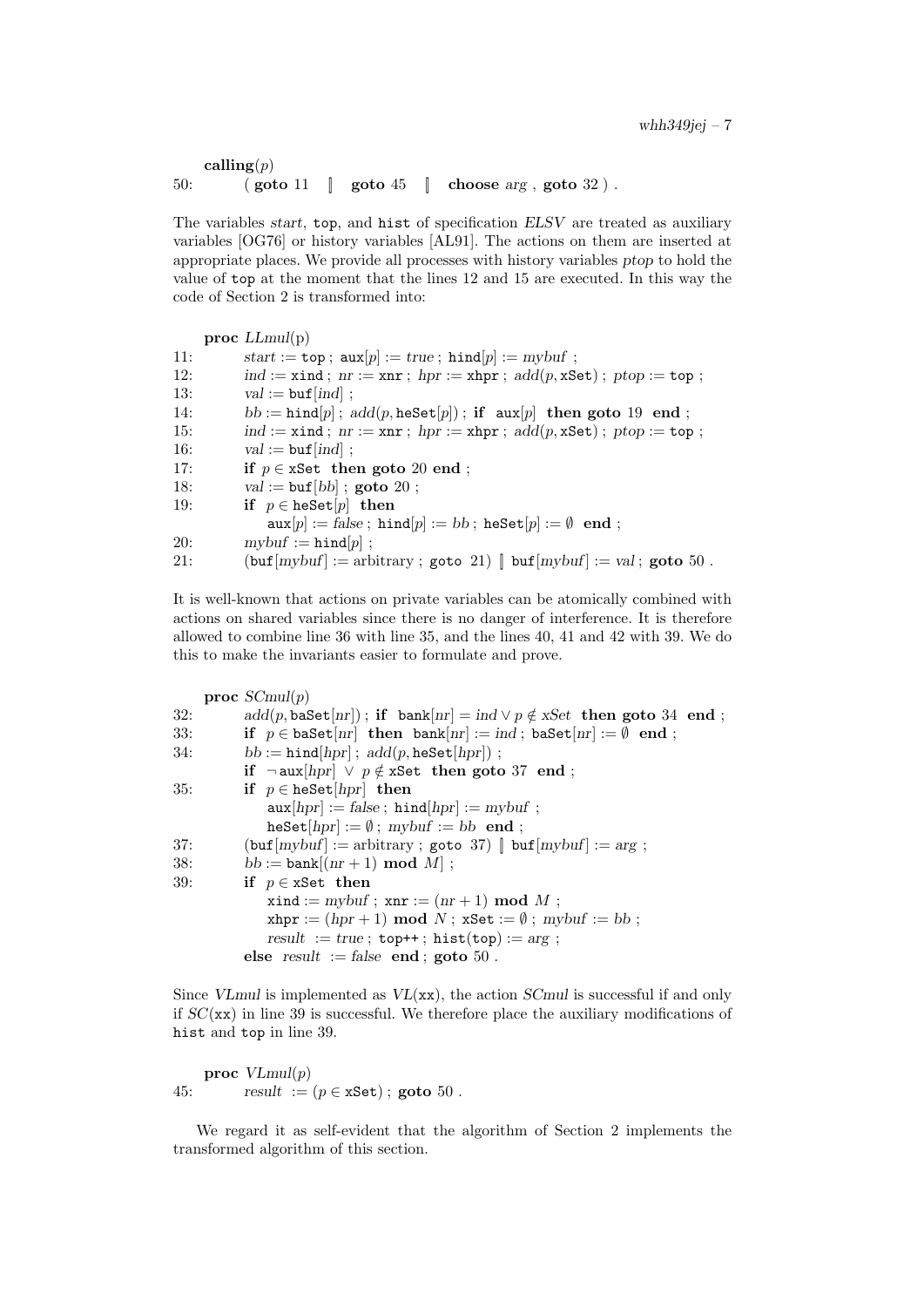#### 5 Proving the Algorithm

When we started to investigate the algorithm, it soon became apparent that we could use PVS as a proof assistant. In PVS, we defined the state space in terms of the shared and private variables, like the following:

```
N, M: posnat
Process: TYPE = below[N]
Index: TYPE = below[N+M]state: TYPE = [#
   xind: Index , % more shared variables
    ind: [Process -> Index] , % more private variables
    pc: [Process -> nat]
#]
```
The code of Section 4 is easily transformed into a transition system. For example, using x and y of type state and p of type Process, line 20 is represented by the definition:

$$
step20(p, x, y): bool =
$$
  
\n
$$
x'pc(p) = 20 AND
$$
  
\n
$$
y = x WITH [
$$
  
\n
$$
`mybuf(p) := x'hind(p) ,
$$
  
\n
$$
`pc(p) := 21 ]
$$

We then started to guess and prove several invariants as described in the next sections. This improved our understanding and our confidence in the correctness of the algorithm. The main creative step was to invent specification ELSV of Section 3, and its incorporation in the code of Section 4, especially in the lines 11 and 39.

Finding invariants in an algorithm one does not really understand requires a good intuition, but is mainly a lot of work. It was difficult to get the precise forms of the uniqueness invariants (Iq0) up to (Iq4) of Section 6. A next bottleneck was the set of invariants about delayed processes, starting with (Kq4) in Section 7.

The most difficult point was the identification of the synchronization point at line 34, and the associated introduction of the auxiliary variables htop and syn, as described in Section 8 below. It came as a surprize that we needed a forward simulation rather than a refinement mapping to conclude the proof in Section 9.

The complete PVS code is available at [Hes06]. Here, one can also see which invariants are used, and where, to prove preservation of some invariant. For example, the following lemma shows that  $(Jq10)$  is used to prove preservation of  $(Mq2)$  when process p executes line 18:

```
mq2_at_18: LEMMA
   mq2(q, x) AND jq10(q, x) AND step18(p, x, y)IMPLIES mq2(q, y)
```
The role of PVS was plain verification. We ourselves invented the invariants and the forward simulation. In the more difficult proofs of preservation of some invariants, we also had to guide the choices of case distinctions.

Overview of the proof. We prove that the transformed algorithm of Section 4 implements specification ELSV of Section 3 in the following way. In Section 6, we develop a list of invariants that preclude interference. In Section 7, the list is extended with invariants about values and delay. Section 8 determines the choice of ll in LLe and again extends the list of invariants. Finally, in Section 9, we construct a forward simulation from the algorithm as extended in Section 8 to specification ELSV.

8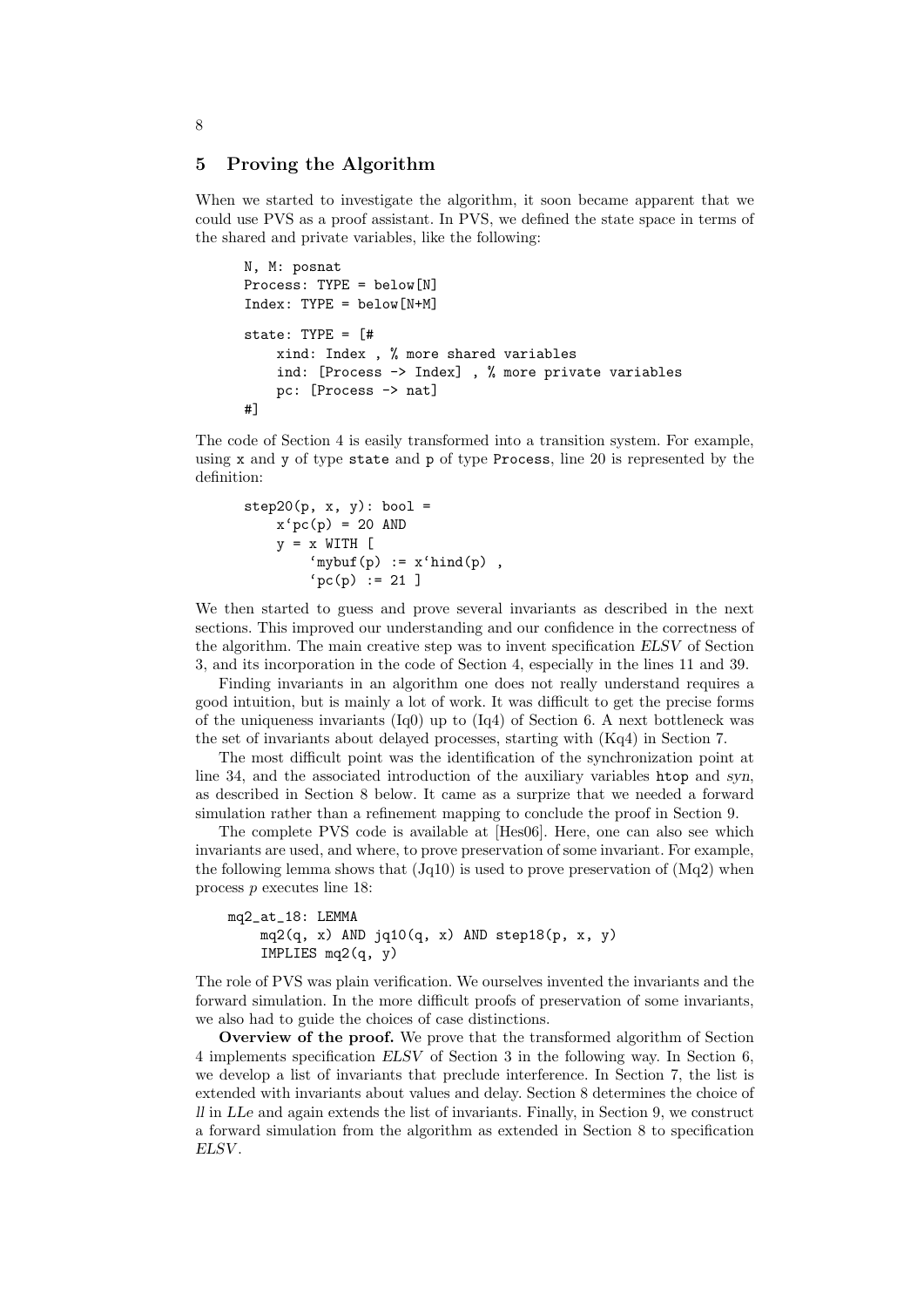#### 6 The Uniqueness Invariants

The paper [JP05] mainly uses behavioural arguments, but it does have two invariants. The first one indicates how the  $M + N$  index values can be distributed over the variables xind, mybuf q, hind[q], and bank[k]. In order to obtain such a result, we started to prove a number of invariants about the controle variables that would enable us to prove something like this invariant.

In the invariants we implicitly universally quantify over all free variables like process identifiers  $q, r$ . The first main invariant is

$$
(Jq0) \t q \in xSet \Rightarrow ind.q = xind \wedge nr.q = xnr \wedge hpr.q = xhpr.
$$

This holds initially, since then xSet is empty. The only locations where xSet and the other six variables are modified are 12, 15, and 39. Predicate (Jq0) is preserved when process  $q$  executes 12 or 15 since the consequent is made true. It is preserved at 39 since  $x$ Set is made empty. We use names like  $(Jq0)$  for the invariants to make them easier to find and replace during the development of the mechanical proof.

Two easy invariants concerning aux are

$$
(Jq1) \quad \text{aux}[q] \Rightarrow pc.q \in \{12, 13, 14, 19\},
$$
  

$$
(Jq2) \quad pc.q = 19 \land \text{aux}[q] \Rightarrow q \in \text{heset}[q].
$$

Indeed, we use  $(Jq2)$  to prove that  $(Jq1)$  is preserved in 19. The invariance of  $(Jq2)$ uses the observation that when some process p at 35 makes heset [q] empty it also resets  $\text{aux}[q]$ .

Command 19 is needed to reset  $\text{aux}[p]$ . This is harmless for hind $[p]$  because of the easy invariant

$$
(\text{Jq3}) \qquad pc.q = 19 \ \land \ q \in \text{heSet}[q] \ \ \Rightarrow \ \ \text{bb}.q = \text{hind}[q] \ .
$$

We next turn to the actions of *SCmul*. The assignment of 33 uses correct private copies of xnr and xind according to

$$
(Jq4) \tpc.q = 33 \wedge q \in \text{basSet}[nr.q]
$$
  
\n
$$
\Rightarrow ind.q = xind \wedge nr.q = xnr \wedge hpr.q = xhpr \wedge bank[xnr] \neq xind.
$$

In order to show the invariance of  $(Jq4)$ , we also postulate

$$
(Jq5) \quad pc.q \in \{34...39\} \land q \in x\text{Set} \Rightarrow \text{bank}[\text{xnr}] = \text{xind} ,(Jq6) \quad pc.q = 33 \land q \in x\text{Set} \land q \notin \text{baset}[nr.q] \Rightarrow \text{bank}[\text{xnr}] = \text{xind} .
$$

Preservation of (Jq4) follows from (Jq0) and (Jq5), preservation of (Jq5) follows from  $(Jq0)$ ,  $(Jq4)$ , and  $(Jq6)$ ; preservation of  $(Jq6)$  follows from  $(Jq0)$  and  $(Jq4)$ .

The assignments in 35 reset  $\mathbf{aux}[r]$  and interchange mybuf p and  $\mathbf{hand}[hpr,p]$ because of the invariant

$$
(Jq7) \t pc.q = 35 \wedge q \in \text{heSet}[hpr.q]
$$
  

$$
\Rightarrow \text{aux}[hpr.q] \wedge bb.q = \text{hind}[hpr.q].
$$

Preservation of (Jq7) at 11 follows from (Jq1).

In 39, the new value of mybuf is taken out of bank according to

$$
(\text{Jq8}) \qquad pc.q = 39 \ \land \ q \in \texttt{xSet} \ \ \Rightarrow \ \ \text{bb}.q = \texttt{bank}[(\texttt{xnr} + 1) \text{ mod } M].
$$

Preservation of (Jq8) follows from (Jq0) and (Jq4).

We are now ready for invariant (I1) in Section 3 of [JP05]. We treat it as a conjunction of five invariants, to be called the uniqueness invariants. In order to express them succinctly, we use a conditional expression to define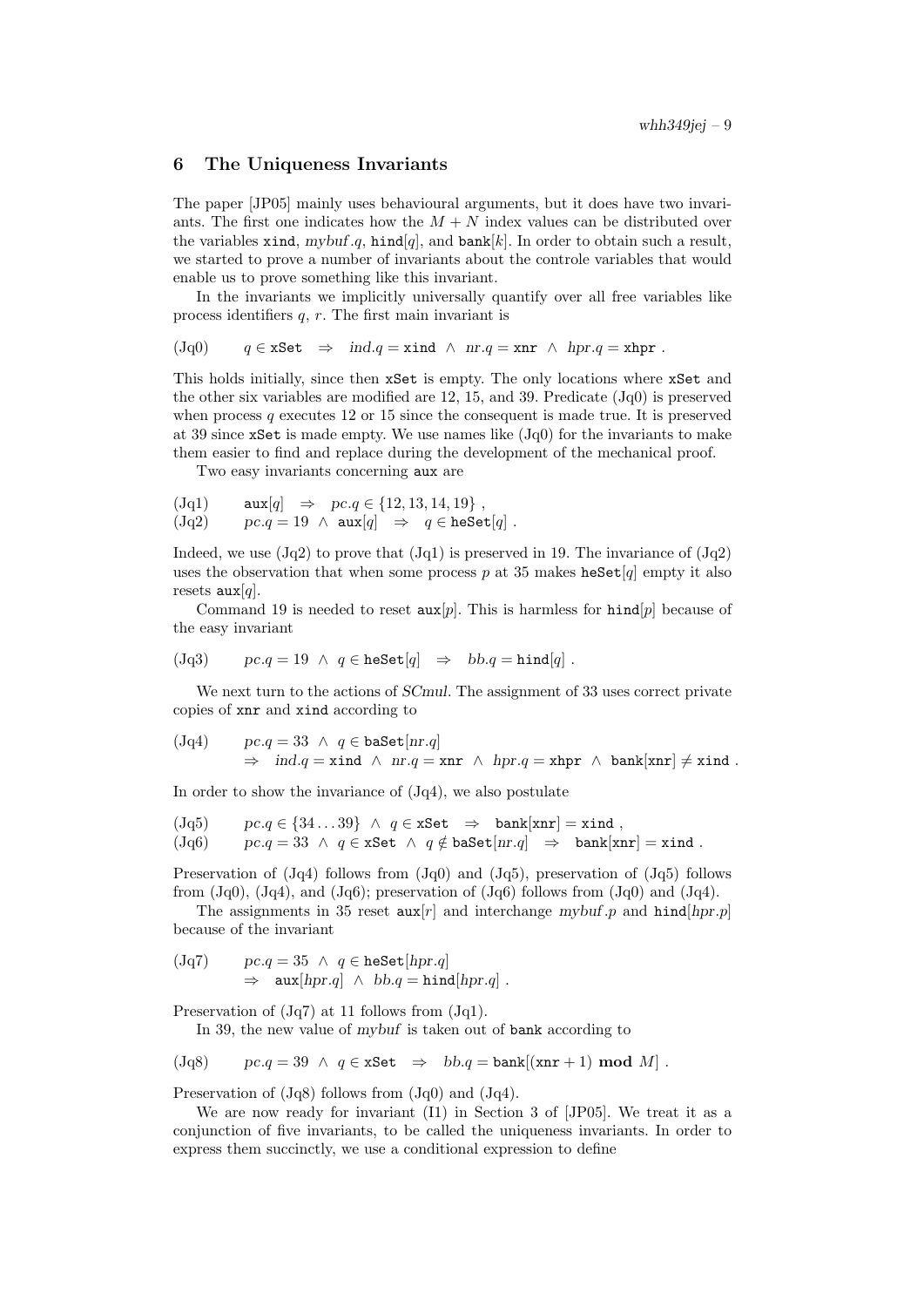mb.
$$
q = (pc.q \in \{12...20\} ? \text{hind}[q]: mybuf.q)
$$
.

Roughly speaking, the uniqueness invariants say that  $x$  indices  $x$ , and the M indices bank[j] are all different. Since there are only  $M + N$  indices, this cannot be literally true. There is and must be one potential exception. It turns out that this is at  $j = \text{snr}$ . The uniqueness invariants are

 $(Iq0)$  mb.q = mb.r  $\Rightarrow$  q = r,  $(Id1)$  mb. $q =$ bank $[j]$   $\Rightarrow$   $j =$ xnr,  $(Iq2)$  bank $[j] = xind$   $\Rightarrow$   $j = xnr$ ,  $(Iq3)$  bank $[j] =$ bank $[k] \Rightarrow j = k$ ,  $(Iq4)$  mb. $q \neq x$ ind.

First notice that (Iq0) implies predicate (Wq) of Section 4.

These five invariants are threatened by the assignments to hind, mybuf, bank, xind, and xnr in 19, 33, 35, and 39. The lines 11 and 20 are harmless because of the definition of mb.

In line 19, the assignment to  $\text{hind}[p]$  (i.e.,  $\text{mb}.p)$ ) is harmless because of (Jq3). In line 33, the assignment to bank[nr.p] threatens (Iq1), (Iq2), and (Iq3). By (Jq4), we then have  $nr.p = xnr$  and  $ind.p = xind$ . This is enough to preserve (Iq1) and (Iq2); in the case of (Iq3), we additionally need (Iq2) in the precondition.

In line 35, the invariants  $(Iq0)$ ,  $(Iq1)$ ,  $(Iq4)$  are threatened by the assignments to mybuf .p and hind[hpr.p]. Here, we need  $(Jq7)$  and  $(Jq1)$  to ascertain that command 35 effectively swaps  $mb.p$  and  $mb.(hpr.p)$ .

In line 39, the invariants  $(Iq0)$ ,  $(Iq1)$ ,  $(Iq2)$ ,  $(Iq4)$  are threatened by the assignments to mybuf.p, xind, and xnr. By  $(Jq0)$ ,  $(Jq5)$ , and  $(Jq8)$ , the effect of the body of 39 on the invariants  $(Iq^*)$  is equivalent with the rotation

> { $xind = bank[xnr]$ }  $xind := mb.p$ ;  $xnr := (xnr + 1) \text{ mod } M; \text{ m.b. } p := \text{bank}[\text{xnr}]$ .

Therefore  $(Iq0)$  is preserved because of  $(Iq1)$ ;  $(Iq1)$  is preserved because of  $(Iq3)$ and  $(Iq4)$ ;  $(Iq2)$  is preserved because of  $(Iq1)$  and  $(Iq4)$ ;  $(Iq4)$  is preserved because of  $(Iq0)$  and  $(Iq1)$ .

In the next section, we also need the invariants:

 $(\text{Jq9}) \qquad pc.q \in \{15, 16, 17, 18\} \Rightarrow bb.q = \text{hind}[q],$  $(\text{Jq10}) \quad pc.q = 18 \Rightarrow q \notin x\text{Set}.$ 

Preservation of  $(Jq9)$  follows from  $(Jq1)$  and  $(Jq7)$  at 35;  $(Jq10)$  is easy.

#### 7 Invariants about Values and Delay

We come to the layer of invariants that express how the multiwords are represented. They are made recognizable by names that start with "Mq". Firstly, the latest value written arrives in buf at the main index xind, according to the invariants:

 $(Mq0)$  buf[xind] = hist(top),  $(Mq1)$   $pc.q \in \{38,39\}$   $\Rightarrow$  buf[mybuf.q] = arg.q.

Preservation of (Mq0) follows from (Iq4) at 21 and 37, and at 39 from (Mq1). Preservation of  $(Mq1)$  follows from  $(Iq0)$ .

When its latest LL has not yet been overwritten, process  $q$  often holds the most recently written value in val.q or  $\text{buf}[mybuf.q]$ , as is expressed in

 $(Mq2)$   $q \in \texttt{xSet} \land pc.$   $q \in \{14, 17, 19, 20, 21\} \Rightarrow val.$   $q = \texttt{hist}(\texttt{top})$ ,  $(Mq3)$  q ∈ xSet  $\land$  pc.q ∈ {45, 50, 32, 33, 34, 35}  $\Rightarrow$  buf[mybuf.q] = hist(top).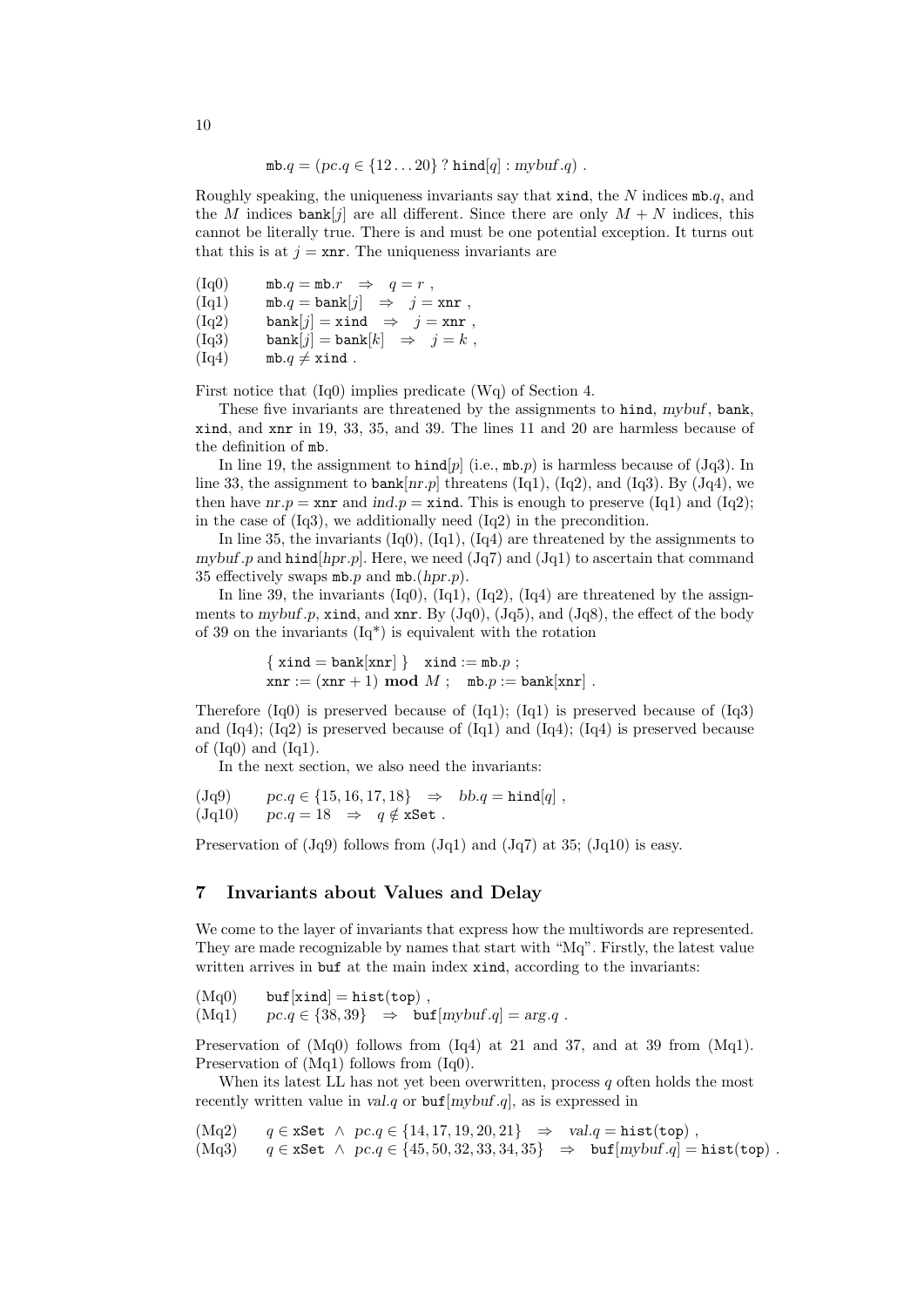Preservation of  $(Mq2)$  at 13 and 16 follows from  $(Jq0)$  and  $(Mq0)$ , at 18 from  $(Jq10)$ . Preservation of (Mq3) at 21 and 37 follows from (Iq0) and (Mq2).

Recall from Section 3 that we need to initialize top  $> 0$ . For simplicity, we choose  $top = M \cdot N$  initially. It follows that xnr and nr.q represent top and ptop.q modulo M and that  $x$ hpr represents top modulo N according to the invariants:

$$
(\mathrm{Kq0}) \qquad \texttt{xnr} = \texttt{top mod } M \quad \wedge \quad \texttt{xhpr} = \texttt{top mod } N \ ,
$$

(Kq1)  $nr.q = ptop.q \mod M \land \text{hpr}.q = ptop.q \mod N$ .

Preservation of  $(Kq0)$  at 39 follows from  $(Jq0)$ . Preservation of  $(Kq1)$  at 12 and 15 follows from  $(Kq0)$ . If M is a multiple of N, it follows from these invariants that we can eliminate xhpr and the private variables hpr. For the special case  $M = 2N$ , this elimination gives the original algorithm of [JP05].

The auxiliary variable *ptop.q* serves to express the delay of process  $q$ . The relevant invariants are

 $(Kq2)$  ptop. $q \leq \texttt{top}$ , (Kq3) ptop.q = top  $\equiv q \in x$ Set.

Preservation of  $(Kq2)$  is trivial. Preservation of  $(Kq3)$  at 39 follows from  $(Kq2)$ .

Array bank serves as a temporary protector for ind, according to the invariant

 $(Kq4)$  ptop.q < top < ptop.q + M  $\Rightarrow$  bank[nr.q] = ind.q.

Preservation of (Kq4) at 33 follows from (Jq4), (Kq0), and (Kq1), at 39 from (Jq0), (Jq5), and (Kq3). We now claim the interference precluding invariant

 $(Kq4A)$  top  $\lt$  ptop. $q + M \Rightarrow$  ind. $q \neq mb.r$ 

This predicate follows from the invariants obtained above. To prove this, we assume  $top < ptop.q + M$  and  $ind.q = mb.r$  and we derive a contradiction. By (Kq2), we have ptop.q  $\lt$  top or ptop.q = top. In the first case, (Kq4) and (Iq1) together imply  $nr.q = \text{snr}$ . By (Kq1) and (Kq0), this yields ptop. $q \equiv \text{top} \pmod{M}$ . Since ptop.q and top differ less than M, this gives ptop. $q = \text{top}$ , a contradiction. In the second case, (Kq3) and (Jq0) give  $ind.q = xind$ , so that (Iq4) gives a contradiction.

Concerning the safe variables  $\text{buf}[ind]$  read in line 13, we claim the invariant

 $(Mq4)$  pc.q = 13  $\land$  top  $< ptop.q + M \Rightarrow$  but  $[ind.q] = hist(ptop.q)$ .

Preservation of (Mq4) at 21 and 37 follows from (Kq4A). At 12 and 15, it follows from  $(Mq0)$ , at 39 from  $(Kq2)$ .

In view of the conditional jump at 14, we claim the invariant

$$
(Mq5) \t pc.q = 14 \wedge aux[q] \Rightarrow val.q = hist(ptop.q) .
$$

This predicate is preserved at 39 because of (Kq2). Preservation at 13 follows from (Mq4) and the new postulate

 $(Kq5A)$   $pc.q = 13 \land aux[q] \Rightarrow top < ptop.q + M$ .

In order to prove (Kq5A), we strengthen it somewhat. The point is that, if process  $p$  remains long enough at line 13, some process will "help it" and make  $\texttt{aux}[p]$  false in line 35. This is expressed in the invariant

$$
(Kq5) \qquad pc.q = 13 \ \wedge \ \mathsf{aux}[q] \ \wedge \ \mathsf{ptop}.q < n \ \wedge \ n \ \mathsf{mod} \ N = q \ \Rightarrow \ \mathsf{top} \leq n \ .
$$

Using  $N < M$  and some elementary arithmetic one can show that  $(Kq5)$  indeed implies (Kq5A). For preservation of (Kq5) at 39, we first observe that top mod  $N =$ q implies  $\texttt{xhpr} = q$  because of (Kq0a). Therefore, preservation of (Kq5) at 39 follows from  $(Kq0a)$ ,  $(Kq3)$ , and the additional invariant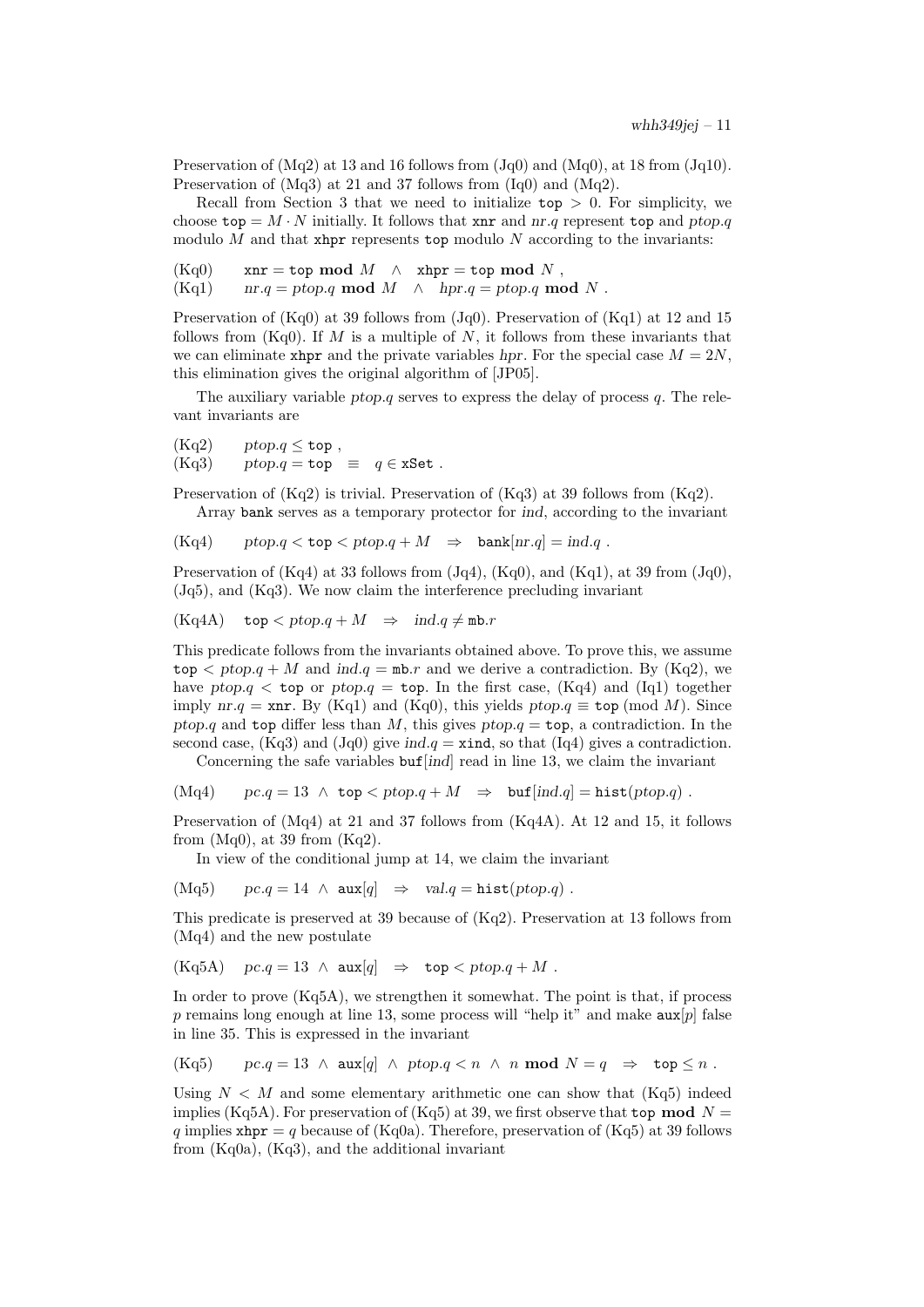(Kq6) 
$$
pc.q \in \{37,38,39\} \land q \in \text{xSet} \land pc.\text{xhpr} = 13 \land \text{aux}[\text{xhpr}]
$$
  
\n $\Rightarrow \text{xhpr} \in \text{xSet}.$ 

Preservation of  $(Kq6)$  at 34 follows from  $(Jq0)$ , and at 35 from  $(Jq0)$  and the new invariant

$$
\begin{array}{lll} \text{(Kq7)} & pc.q = 35 \ \land \ q \in \texttt{xSet} \ \land \ pc.\texttt{xhpr} = 13 \ \land \ \texttt{aux}[\texttt{xhpr}] \\ \Rightarrow \ q \in \texttt{heSet}[\texttt{xhpr}] \ \lor \ \texttt{xhpr} \in \texttt{xSet}. \end{array}
$$

Preservation of (Kq7) at 34 follows from (Jq0).

#### 8 The Synchronization Point

It still remains to decide how the number ll is chosen in line 12 of specification  $ELSV$  of Section 3. Procedure  $LLmul(p)$  contains three assignments to val.p, but we concentrate on line 18. There, process  $p$  reads the buffer at an index provided via line 14 by some other process in line 35. In this situation, we need to prove that  $\text{buf}[bb,p] = \text{hist}(ll)$  for some number ll with start. $p \leq ll \leq \text{top}$ . This number ll should be determined as the value of top at some moment during the execution of the "helping" process.

One might expect that ll should get the value of top when the helping process executes line 35 successfully. This should be justified by the conjectured invariant

(?) 
$$
pc.q = 35 \land q \in \text{heSet}[hpr.q] \Rightarrow q \in \text{xSet}.
$$

This conjecture, however, is not valid, as is shown by the following scenario. Assume that  $p_0$  and  $p_1$  are at lines 34 and 39, respectively, with  $p_0, p_1 \in \textbf{xSet}$  both. Put  $p_2$  = xhpr. Assume that  $p_2$  executes 11 and 12. Then  $p_0$  can execute 34 and enter 35 with  $p_0 \in \text{heSet}[p_2]$ . Then  $p_1$  can execute 39 and remove  $p_0$  from xSet, thus violating the conjectured invariant.

This shows that line 35 is not the synchronization point in the case of "helping". Indeed, the paper [JP05] correctly takes line 34 as the synchronization point we are looking for.

We thus give all processes private history variables syn and ll, and we use an array htop of history variables to virtually communicate the value of syn to the process that is being helped. We add  $syn := \text{top to line } 34$ , and give htop[hpr.p] the value of syn in the **then** branch of 35. We add  $ll = \text{top}$  to lines 12 and 15, and  $ll := \text{htop}[p]$  to 18.

| 34:    | $bb := \text{hind}[\text{hpr}]$ ; $add(p, \text{heSet}[\text{hpr}])$ ; $syn := \text{top}$ ; |
|--------|----------------------------------------------------------------------------------------------|
|        | if $\neg$ aux [hpr] $\lor$ p $\notin$ xSet then goto 37;                                     |
| 35:    | if $p \in \text{heSet}[hpr]$ then                                                            |
|        | $aux[hpr] := false$ ; hind[hpr] := mybuf ;                                                   |
|        | $\texttt{heSet}[hpr] := \emptyset$ ; $mybuf := bb$ ;                                         |
|        | $htop[hpr] := syn$ end;                                                                      |
| 12:15: | $ind := xind$ ; $nr := xnr$ ; $hpr := xhpr$ ; $add(p, xSet)$ ; $ll := ptop := top$ ;         |
| 18:    | $val := \text{buf}[bb]$ ; $ll := \text{htop}[p]$ ; goto 20.                                  |

These extensions of the code clearly do not endanger the invariants obtained before. We now postulate the additional invariants

| (Lq0) | $ll.q \leq$ top,                       |               |                   |
|-------|----------------------------------------|---------------|-------------------|
| (Lq1) | $\texttt{htop}[q] \leq \texttt{top}$ , |               |                   |
| (Lq2) | syn. $q \leq$ top,                     |               |                   |
| (Lq3) | start. $q \leq$ top,                   |               |                   |
| (Lq4) | $pc.q \in \{1318\}$                    | $\Rightarrow$ | $ll.q = ptop.q$ . |

12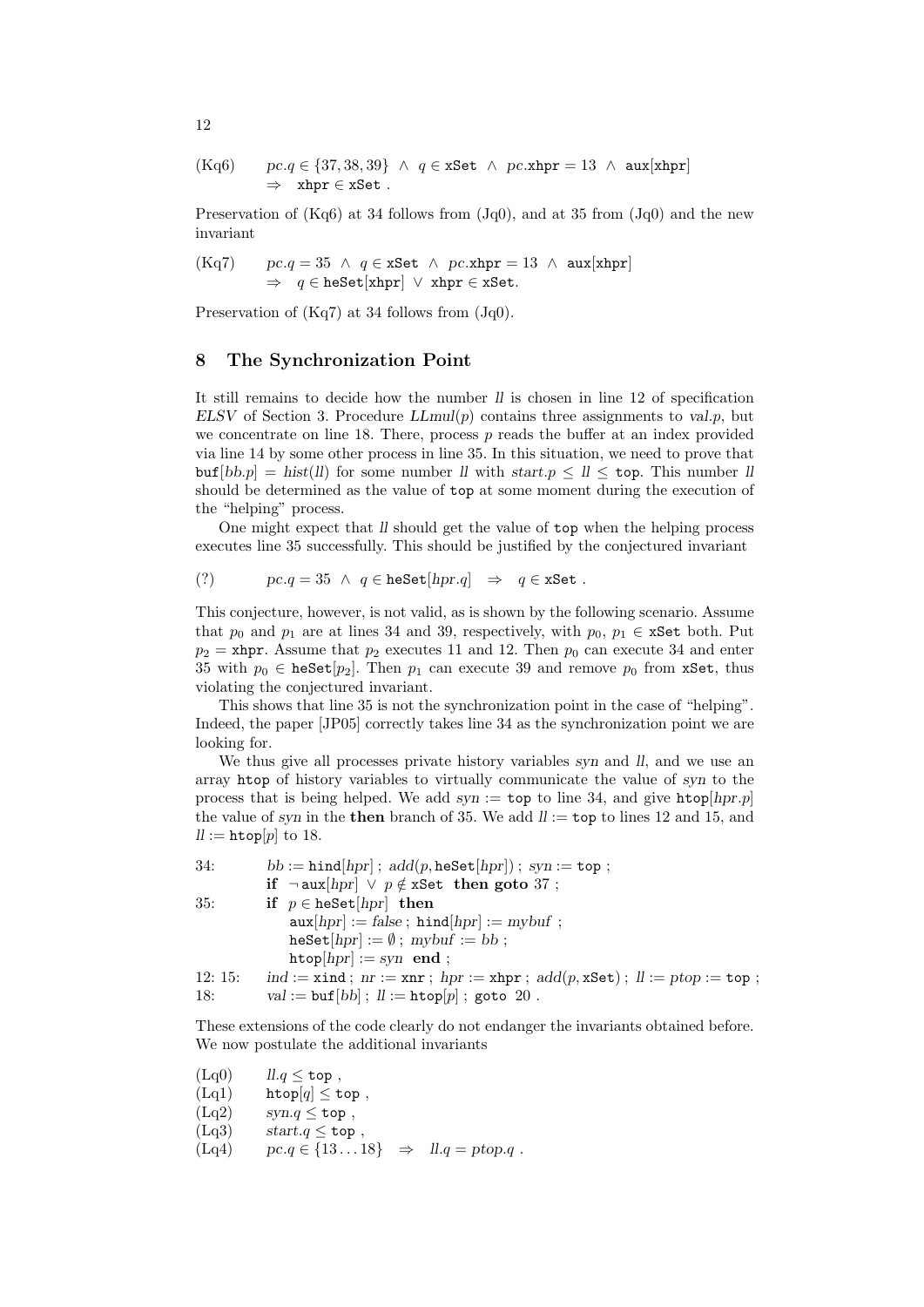Indeed, preservation of (Lq0) follows from (Lq1) at 17; preservation of (Lq1) follows from  $(Lq2)$  at 35. Preservation of  $(Lq2)$ ,  $(Lq3)$  and  $(Lq4)$  is trivial.

We now reach the invariants that will be used to relate the implementation with the specification ESLV of Section 3. The first of these invariants is

 $(Mq6)$   $pc.q \in \{19, 20, 21\}$   $\Rightarrow$   $val.q = \text{hist}(ll.q).$ 

The proof of (Mq6) is based on:

 $(Mq2A)$  pc.q = 17  $\land$  q  $\in$  xSet  $\Rightarrow$  val.q = hist(ll.q),  $(Mq7A)$   $pc.q = 18$   $\Rightarrow$   $buf[bb.q] = hist(htop[q])$ .

Indeed, preservation of (Mq6) follows at 14 from (Mq5) and (Lq4), at 17 from  $(Mq2A)$ , at 18 from  $(Mq7A)$ , and at 39 from  $(Lq0)$ .

Predicate (Mq2A) follows from (Mq2), (Kq3), and (Lq4). Predicate (Mq7A) follows from  $(Jq1)$ ,  $(Jq9)$ , and  $(Mq7)$ , where  $(Mq7)$  is given by

$$
\begin{array}{lll}\n(\text{Mq7}) & pc.q \in \{12\ldots 18\} \land \neg \text{ aux}[q] \Rightarrow \text{buf}[\text{hind}[q]] = \text{hist}(\text{htop}[q]) \, , \\
(\text{Mq8}) & pc.q = 35 \Rightarrow \text{buf}[\text{mybuf}.q] = \text{hist}(\text{syn}.q) \, .\n\end{array}
$$

Preservation of (Mq7) uses (Mq8) at 35, (Iq0) at 21 and 37, (Lq1) at 39. Preservation of (Mq8) uses (Mq3) at 34, (Iq0) at 21 and 37, (Lq2) at 39.

In view of the specification, we also claim the invariant

 $(Lq5)$  q ∈ xSet  $\equiv$   $ll.q =$  top.

The predicate is preserved at 39 because of (Lq0), and at 17 because of (Lq0) and the new invariant

 $(Lq6)$   $pc.q \in \{16,17,18\}$   $\Rightarrow$   $htop[q] \leq ll.q$ 

For the proof of (Lq6), we postulate the additional invariants

(Lq7)  $pc.q = 12 \quad \lor \quad start.q \leq ll.q$ ,  $(Lq8)$   $pc.q \in \{12...18\}$   $\wedge \neg \text{aux}[q] \Rightarrow start.q \leq \text{htop}[q]$ ,  $(Lq9)$  pc.q = 35  $\land$  q  $\in$  heSet[hpr.q]  $\Rightarrow$  start.(hpr.q)  $\leq$  syn.q.

Preservation of  $(Lq6)$  at 15 and 35 follows from  $(Lq1)$ ,  $(Jq1)$ , and  $(Lq7)$ . Predicate  $(Lq7)$  is preserved at 12 and 15 because of  $(Kq2)$  and  $(Lq3)$ , at 17 because of  $(Jq1)$ and (Lq8). Predicate (Lq8) is preserved at 35 because of (Lq9). Preservation of  $(Lq9)$  follows at 11 from  $(Jq1)$  and  $(Jq7)$ , at 34 from  $(Lq3)$ .

## 9 Forward Simulation

In this section, we show that the algorithm implements LL/SC according to the second specification of Section 3. We assume that the procedures LLe, SCe, and VLe return to location 50, just as the concrete procedures. So, location 50 and its command as given in Section 4 also serve in the abstract specification. We have two state spaces, the concrete state space of Section 4 and the abstract state space

> $AbState = [\# \text{hist}: \mathbb{N} \rightarrow Item; \text{top}: \mathbb{N},$ start, ll, pc : Process  $\rightarrow \mathbb{N}$ ; val, arg : Process  $\rightarrow$  Item,  $result : Process \rightarrow \mathbb{B} \quad #$ .

We let  $x, y$  range over the concrete state space and  $u, v$  range over the abstract state space. If w is any field of the concrete or abstract state space, we write  $x.w$ (etc.) for the value of w in state x. Let  $step(x, y)$  mean that the concrete algorithm can do a step from state x to state y (or  $x = y$ ), and let  $\text{astep}(u, v)$  mean that the abstract specification can to a step from u to v or that  $u = v$ .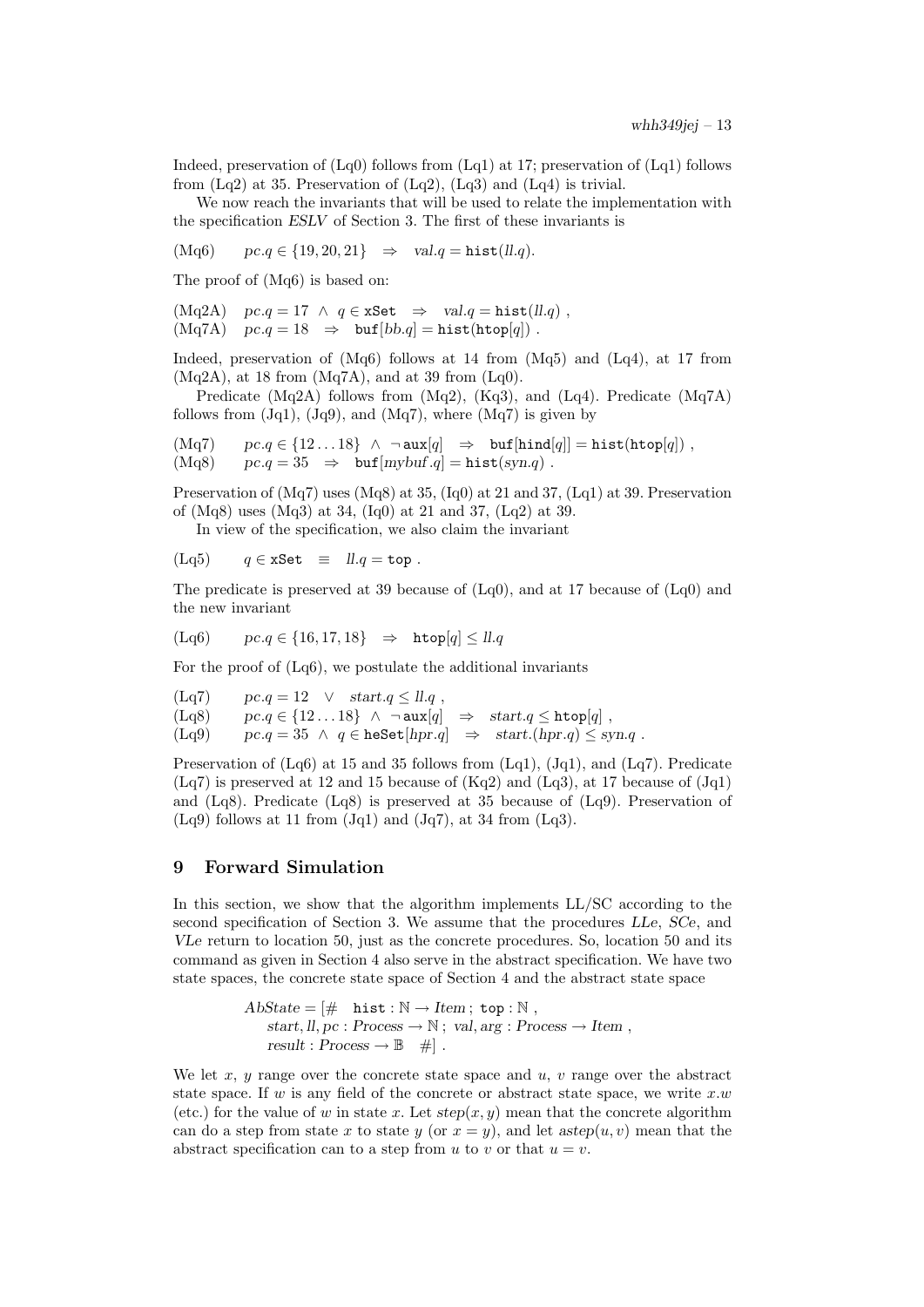Outside procedure LLmul, we need to regard the private variables val and ll as visible, but inside this procedure they may (and do) hold uninteresting temporary values. This is a complication that precludes the use of a refinement mapping cf. [AL91]. Instead we use a forward simulation relation [HHS86,LV95,Mil71], which allows us to ignore the values of these variables during LLmul.

We therefore define the relation  $F$  between the concrete state space and the abstract state space by  $(x, u) \in F$  iff

$$
x.\mathtt{hist} = u.\mathtt{hist} \ \wedge \ x.\mathtt{top} = u.\mathtt{top} \ \wedge \ x.\mathtt{arg} = u.\mathtt{arg}
$$
  
\n
$$
\wedge \ x.\mathtt{result} = u.\mathtt{result} \ \wedge \ x.\mathtt{start} = u.\mathtt{start}
$$
  
\n
$$
\wedge \ (\forall \ q : u.\mathtt{pc}.q = g(x.\mathtt{pc}.q)
$$
  
\n
$$
\wedge \ (x.\mathtt{pc}.q > 21 \ \Rightarrow \ x.\mathtt{ll}.q = u.\mathtt{ll}.q \ \wedge \ x.\mathtt{val}.q = u.\mathtt{val}.q) ) ,
$$

where  $g(n) = 12$  for  $12 \le n \le 21$ ,  $g(n) = 32$  for  $32 \le n \le 39$ , and else  $g(n) = n$ . It easily follows that every concrete initial state  $x_0$  allows an abstract intial state  $u_0$ with  $(x_0, u_0) \in F$ .

Let  $Mq$  stand for the set of concrete states where the conjunction of  $(Mq6)$ ,  $(Lq0)$ , and  $(Lq7)$  holds, and let  $Lq5$  stand for the set where  $(Lq5)$  holds.

**Lemma 1.** If step $(x, y)$  and  $x \in M_q \cap L_q$  and  $(x, u) \in F$ , there is an abstract state v with astep $(u, v)$  and  $(y, v) \in F$ .

Proof. We define  $step(p, n, x, y)$  to mean that in concrete state x, process p has  $x.pc.p = n$  and p can do a step such that y is the new state. Similarly, astep $(p, n, u, v)$ means that in abstract state u, process p has  $u, pc, p = n$  and p can do a step such that v is the new abstract state. We now verify that, for  $(x, u) \in F$ ,

step(p, 21, x, y) 
$$
\land
$$
 x  $\in$  Mq  $\Rightarrow$   $\exists v : (y, v) \in F \land \text{astep}(p, 12, u, v)$ ,  
\nstep(p, 39, x, y)  $\land$  x  $\in$  Lq5  $\Rightarrow$   $\exists v : (y, v) \in F \land \text{astep}(p, 32, u, v)$ ,  
\nstep(p, 45, x, y)  $\land$  x  $\in$  Lq5  $\Rightarrow$   $\exists v : (y, v) \in F \land \text{astep}(p, 45, u, v)$ ,  
\nstep(p, n, x, y)  $\land$  n  $\in$  {11, 50}  $\Rightarrow$   $\exists v : (y, v) \in F \land \text{astep}(p, n, u, v)$ ,  
\nstep(p, n, x, y)  $\land$  n  $\notin$  {11, 21, 39, 45, 50}  $\Rightarrow$  (y, u)  $\in$  F  $\Box$ 

This result shows that, under assumption of the invariants, every step of the concrete algorithm can be mimicked by a step of the abstract algorithm. We therefore define Inv to be the set of states where all invariants listed above hold, and let F' be the set of pairs  $(x, u) \in F$  with  $x \in Inv$ . Then  $step(x, y)$  and  $(x, u) \in F'$ implies that the existence of v with  $astep(u, v)$  and  $(y, v) \in F'$ . Since the procedures have no loops, we need not bother about progress conditions. We thus have:

**Theorem 1.** Relation  $F'$  is a forward simulation from the concrete system to the abstract specification.

This concludes the proof that the algorithm of Jayanti and Petrovic is correct. As announced above, we constructed and verified this proof with the proof assistant PVS [OSRSC01]. The proof script is available at [Hes06].

## 10 The Pure LL/SC Algorithm

As announced at the end of Section 2, we here treat the variation of the algorithm in which the variables  $xx$ , help $[p]$ , and bank $[k]$  are accessed only via LL, VL, and SC. Firstly, line 11 is implemented by means of LL followed by SC as indicated there. Therefore, line 11 is split into two atomic commands for which we use the line numbers 10 and 11. Secondly, the atomic read operations in the lines 20 and 38 are replaced by LL operations such that the acting process enters its identifier in the corresponding set. The lines 11, 20, and 38 are thus replaced by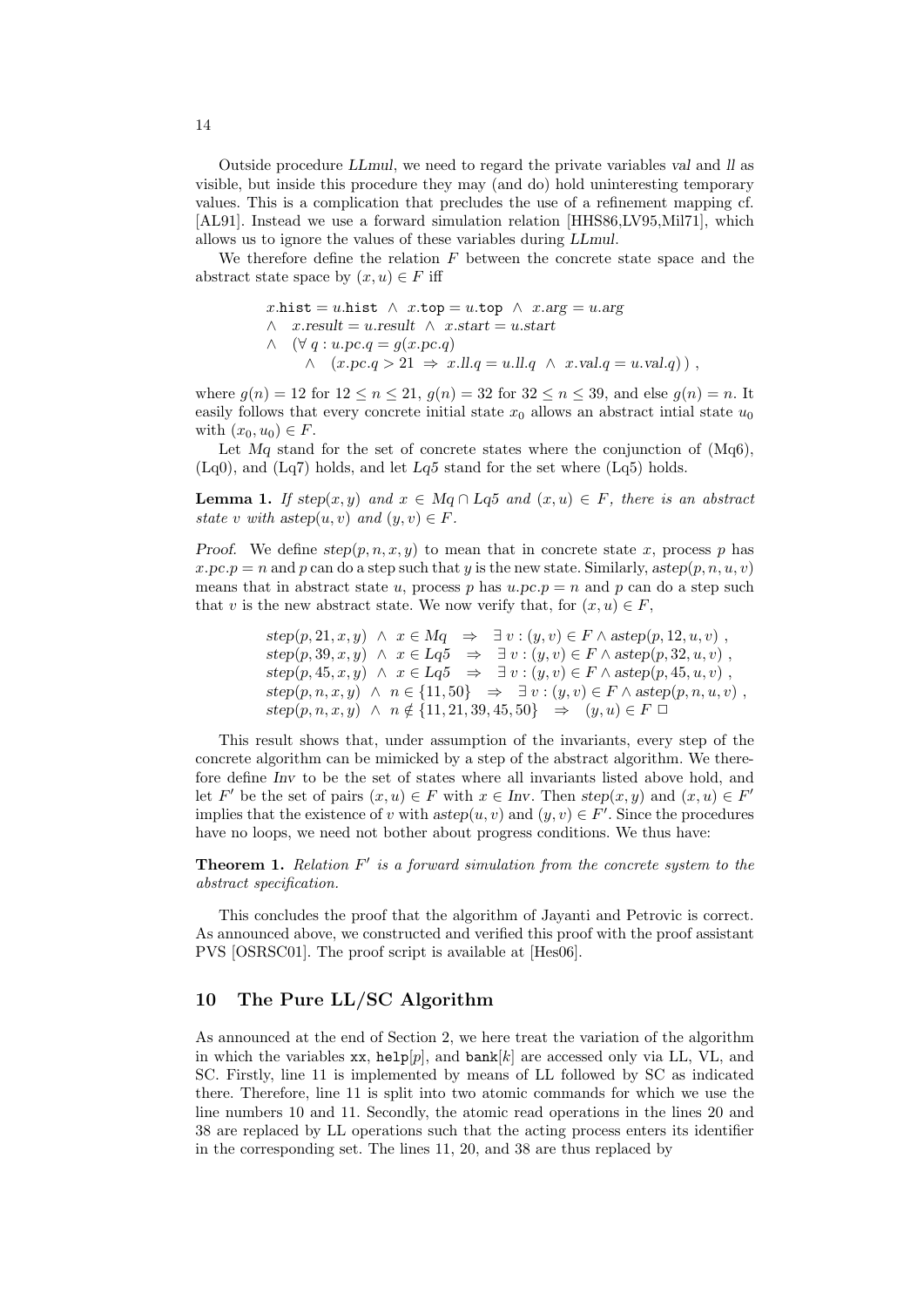| 10: | $start := \texttt{top}$ ; $add(p, \texttt{heSet}[p])$ ;                                      |
|-----|----------------------------------------------------------------------------------------------|
| 11: | if $p \in \text{heSet}[p]$ then                                                              |
|     | $\text{aux}[p] := true$ ; $\text{hind}[p] := mybuf$ ; $\text{hesSet}[p] := \emptyset$ ;      |
| 20: | $mybuf := \text{hind}[p]$ ; $add(p, \text{heSet}[p])$ ;                                      |
| 38: | $bb := \text{bank}[(nr + 1) \text{ mod } M]; add(p, \text{baset}[(nr + 1) \text{ mod } M]).$ |

Moreover, in line 50, we replace goto 11 by goto 10.

This modification only directly threatens correctness of the invariants (Iq0),  $(Iq1)$ ,  $(Iq4)$ ,  $(Mq7)$ ,  $(Lq7)$  and  $(Lq8)$ . Since the assignment to start has moved to line 10, we need to modify (Lq7) into

$$
(Lq7) \t pc.q = 11 \vee pc.q = 12 \vee start.q \leq ll.q.
$$

The other invariants can be retained, but in order to preserve them at line 11 we need to postulate the additional invariant

$$
(Lq10) \t pc.q = 11 \Rightarrow q \in \text{heSet}[q].
$$

Preservation of (Lq10) at 35 follows from (Jq1) and (Jq7). Finally, in the forward simulation, the role of location 11 is taken over by 10. After these changes, everything goes through as before. Indeed, it was easy to adapt the PVS proof script of the original algorithm to the pure alternative. When making the alternative, we realized the relevance of the new invariant (Lq10), but we had missed the need of (Lq10) for preservation of (Iq0), (Iq1), and (Iq4) at 11. This came up while adapting the proof script for PVS.

## 11 Mixed Conclusions

We have given a refinement proof of the wait-free implementation [JP05] of LL, SC and VL on a multiword variable by means of LL, SC and VL on single words and 3N safe variables, and have obtimized it to an implementation that only uses  $2N + 1$  safe variables. Since there are cheaper and more powerful implementations of arrays of lock-free multiword variables, we regard the present result primarily of theoretical interest.

## References

- [AL91] M. Abadi and L. Lamport. The existence of refinement mappings. Theor. Comput. Sci., 82:253–284, 1991.
- [DHLM04] S. Doherty, M. Herlihy, V. Luchangco, and M. Moir. Bringing practical lockfree synchronization to 64-bit applications. In Proceedings of the 23rd Annual ACM Symposium on Principles of Distributed Computing, pages 31–39, 2004.
- [GH04] H. Gao and W.H. Hesselink. A formal reduction for lock-free parallel algorithms. In R. Alur and D.A. Peled, editors, Computer Aided Verification, 16th International Conference, CAV 2004, volume 3114 of LNCS, pages 44–57. Springer, 2004.
- [Hes05] W.H. Hesselink. Eternity variables to prove simulation of specifications. ACM Trans. on Comp. Logic, 6:175–201, 2005.
- [Hes06] W.H. Hesselink. A refinement proof of a multiword LL/SC object. Report and PVS files available at www.cs.rug.nl/~wim/pub/mans.html, 2006.
- [HHS86] J. He, C. A. R. Hoare, and J. W. Sanders. Data refinement refined. In B. Robinet and R. Wilhelm, editors, ESOP 86, volume 213 of LNCS, pages 187–196, New York, 1986. Springer.
- [JP05] P. Jayanti and S. Petrovic. Efficient wait-free implementation of multiword LL/SC variables. In Proceedings of the 25th IEEE International Conference on Distributed Computing Systems (ICDCS), June 2005, pages 59–68. IEEE, 2005.